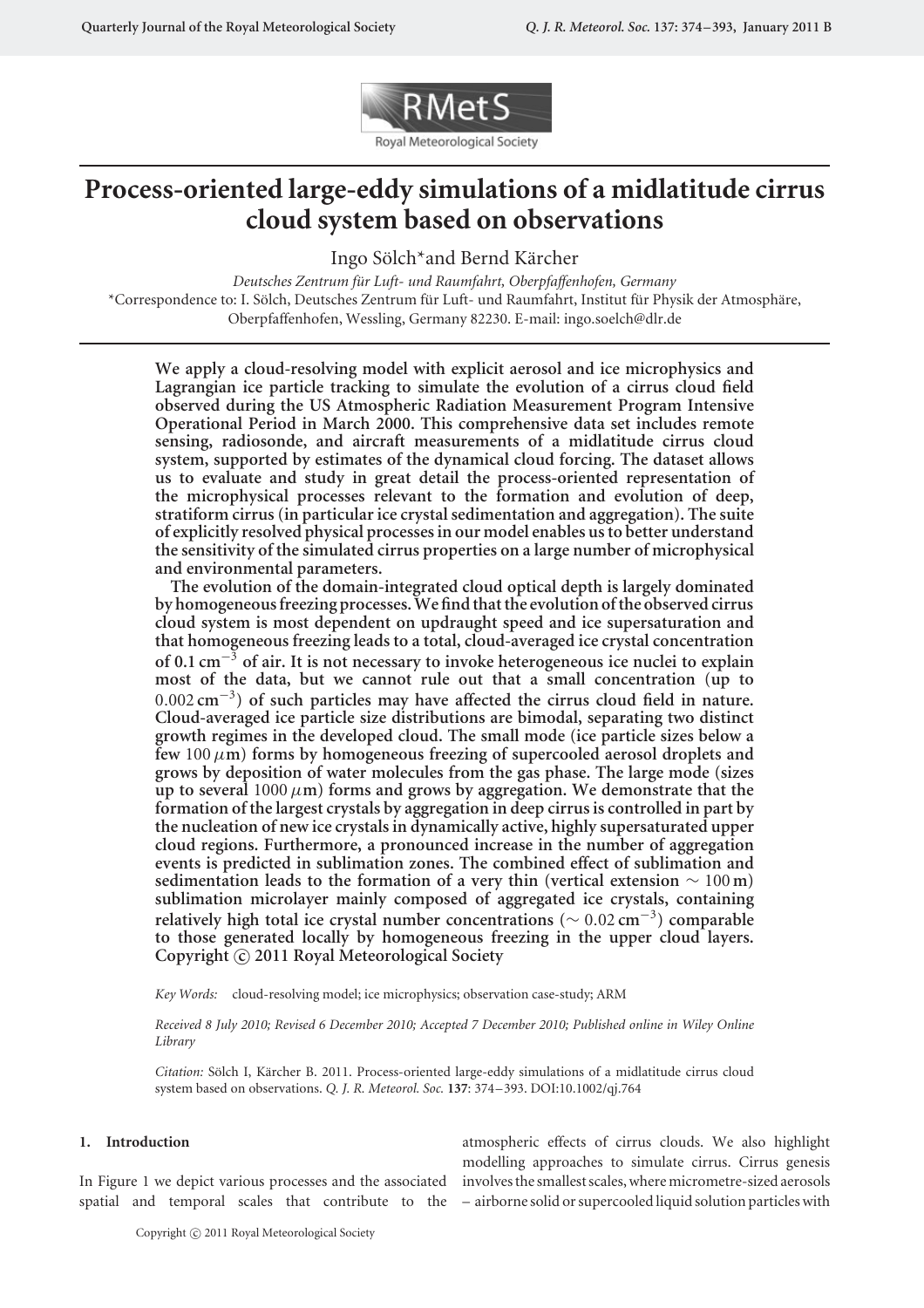a multitude of chemical components – nucleate pristine ice crystals within seconds to minutes. Cirrus with pristine ice crystal size distributions in the size range  $1-100 \mu m$ may evolve into large precipitating cloud fields in ice supersaturated regions via water vapour deposition as well as aggregation of ice crystals, influenced by atmospheric motions on a wide array of spatial and temporal scales (Kärcher and Spichtinger, 2009). Important questions include how these processes determine the small-scale variability of cirrus cloud properties and which of them need to be considered explicitly in parametrizations of cirrus radiative effects and microphysics (Lynch *et al.*, 2002) to inform large-scale models. The cloud-resolving large-eddy cirrus model EULAG-LCM described in detail in Sölch and Kärcher (2010) (hereafter SK10) operates on intermediate spatial scales (horizontally  $\mathcal{O}(10 \text{ km})$ , vertically  $\mathcal{O}(100 \text{ m})$  and time-scales  $\mathcal{O}(1 \text{ h})$ , and therefore bridges the gap between the smaller (microscopic) and larger (synoptic and planetary) scales.

With the advent of more sophisticated cloud-resolving models, the need for comprehensive observational datasets increases in order to validate such simulations. In turn, more detailed, validated models are needed to fully analyse such measurements and to fully understand the implications raised by the data. In the past, both cirrus observations and the related modelling exercises have been found to be very challenging (Jensen *et al.*, 1994, 2004; Raschke *et al.*, 1998). The ongoing GCSS∗ brings together members of the observational and modelling communities. Within this organisational framework, these groups strive for a better understanding of the physics of cloud systems important to the Earth's climate. In particular, the GCSS (http://www.gewex.org/gcss.html) WG 2 initiated a new cirrus cloud model intercomparison case-study. A number of international research teams employ several different multi-dimensional cloud-resolving models and share their results and expertise within WG 2.

The most recent WG 2 simulations have been based on observations of a regional-scale cirrus cloud system, performed during the ARM Program IOP in northern Oklahoma, USA, in March 2000. Ongoing efforts in the WG 2 concentrate on modelling the initiation and dissipation of the first, optically thin cirrus clouds observed from the ground on the local morning of 9 March 2000. In the present study, we go one step further and investigate the further development (over 4 h) of the cirrus cloud field, observed 4 h later at the ARM CF site, Lamont, Oklahoma, in the southern Great Plains. We thereby extend the WG2 analysis to the later stages of the cirrus life cycle, when the cirrus cloud increased considerably in vertical extension and optical depth.

The comprehensive ARM IOP dataset is used to constrain and evaluate the present simulations. It combines groundbased lidar and radar observations with aircraft *in situ* measurements, radiosonde data, and estimates of the dynamical cloud forcing. It enables us to (i) evaluate the representation of the full range of ice-related microphysical processes in the EULAG-LCM when coupled to the turbulent flow field and (ii) study the composition and evolution of a representative midlatitude cirrus cloud system in great detail. The model results provide further insights into

the mechanisms responsible for the formation of large (millimetre-sized) ice crystal aggregates in deep, stratiform cirrus. Such ice particles are important, because they impact the upper tropospheric water budget by contributing to the vertical flux of cloud ice water mass and may seed lower-level clouds composed of supercooled water drops and thereby initiate glaciation and the formation of precepitation (Hall and Pruppacher, 1976), particularly at midlatitudes.

As a motivation, Figure 2 shows the temporal evolution of the mean cloud (domain-integrated) ice water path,  $\overline{\text{IWP}}$ , and effective diameter,  $\overline{D}_{\text{eff}}$ , simulated by the EULAG-LCM. The resulting evolution of the short wave optical depth is discussed later in this study by means of Figure 12. The values attained after 1–2 h of evolution are typical for regionalscale midlatitude cirrus clouds, consistent with satellite and aircraft data (Stubenrauch *et al.*, 2004; Liou *et al.*, 2008). Additionally, Figure 3 depicts the two-dimensional (2D) distribution of the ice water sedimentation mass flux along with contours of the mean maximum ice crystal dimension, and ice crystal terminal fall speeds with contours of the ice saturation ratio, for the cirrus cloud system at about 50 and 66 min after formation.

Within only 16 min, the cloud vertical thickness increases from  $\sim$  0.5 to  $\sim$  1 km. In the upper cloud region, where high supersaturations (∼ 40 %, or ice saturation ratio  $S_i \approx 1.4$ , equivalent to a relative humidity over ice of 140%) prevail, favouring homogeneous freezing, ice crystals stay relatively small (mean maximum dimensions  $D < 50 \,\mu\text{m}$ ). The supersaturation stays high because there is a continuous uplift and the nucleated ice crystals sediment into less supersaturated, lower levels. The cloud is close to saturation (bold solid contours in Figures  $3(b, d)$ ) at about  $8 \text{ km}$ altitude, below which the air is very dry  $(S_i = 0.6)$ , but becomes moister again at lower altitudes  $(S<sub>i</sub> = 0.8)$ . In the upper parts of the subsaturated regions, mean maximum dimensions can be large  $(D = 250 \,\mu\text{m})$ , indicating that ice crystals entered these regions by sedimentation. Some of the large crystals have been able to fall through this sublimation layer between 50 and 66 min. Their maximum dimensions decreased to values of 100  $\mu$ m or less. It is well known from *in situ* observations that cirrus ice particles with low ice water content may be present in interstitial, subsaturated regions (Ström *et al.*, 2003).

Several fall streaks are evident (especially after 66 min), indicated by the yellow shading, both from ice mass flux,  $\Phi$ , and terminal fall speed,  $v_t$ . However, the fall streaks associated with these two quantities are not identical, i.e. the highest  $\Phi$  values do not always correspond to the hightest  $v_t$  values. This is because  $\Phi$  and  $v_t$  probe different moments of the ice PSD, with  $\Phi$  being most sensitive to the largest crystals, which are present only in very low number concentrations. We will discuss the PSDs and the physical mechanisms responsible for the generation of large ice crystals in the present work.

Section 2 briefly recalls the main features of the EULAG-LCM model system from SK10. In section 3, we sketch the observational basis of our simulations – the ARM IOP 9 March 2000 case-study – followed by a description of the simulation set-up (section 4). We compare observed and simulated cloud properties in section 5. We address the origin and life cycle of large ice crystal aggregates in section 6 and describe numerous sensitivity studies in section 7, investigating the sensitivity of the simulation results to uncertainties in the numerical set-up, the microphysical

<sup>∗</sup>Acronyms and abbreviations are given in Appendix A.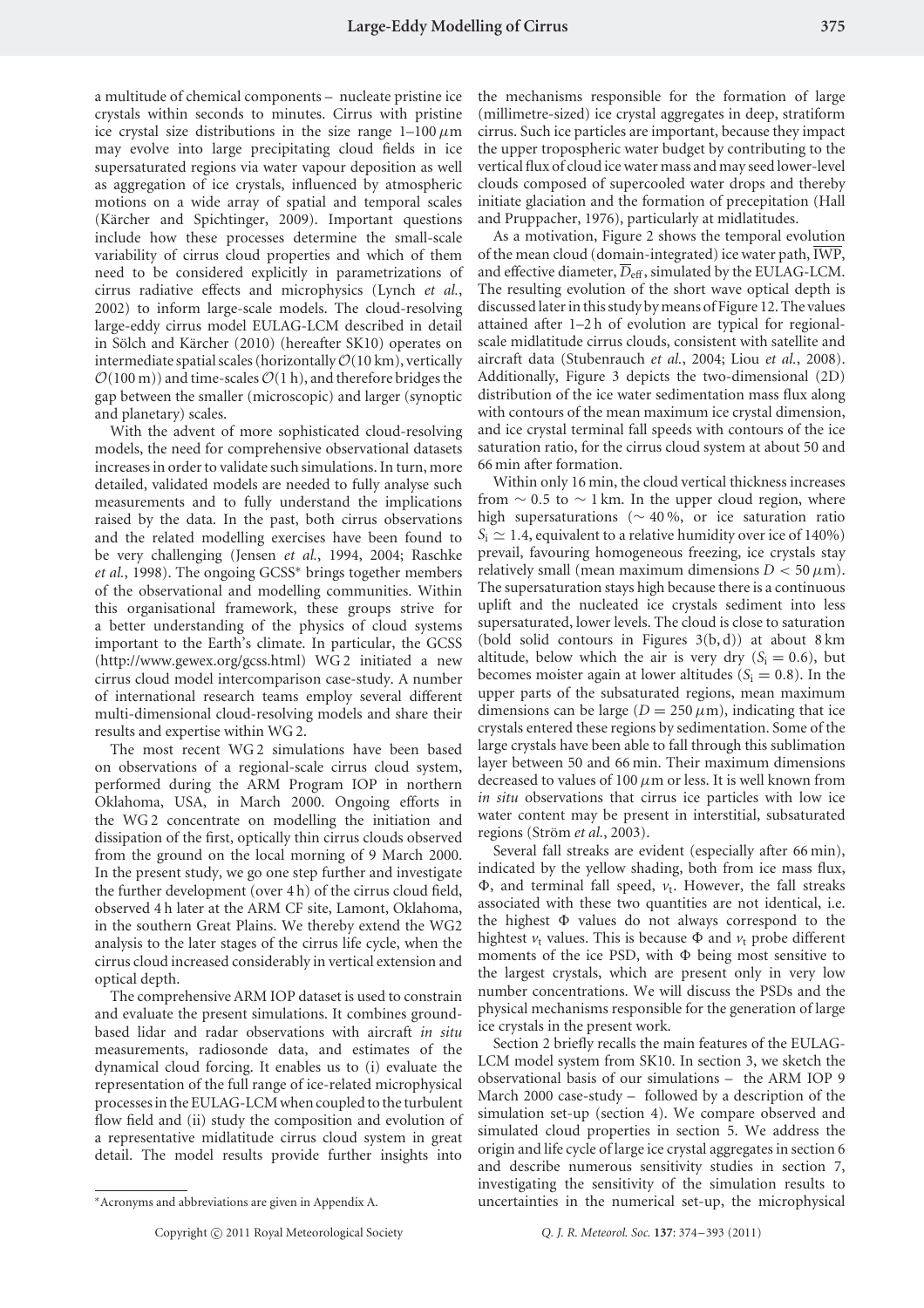

Figure 1. Typical scales of atmospheric motions (red ellipses), cloud structures (blue squares) and microphysical processes (filled blue boxes). AT–atmospheric turbulence; CV–convection; MP–mesoscale processes; SP–synoptic-scale processes; PW–planetarywaves; AER–aerosol particles;ICE–ice crystals; SDC–single detached clouds; CCF–cirrus cloud fields; NUC–ice nucleation; DEP–depositional growth; AGG–aggregation; SED–sedimentation. Dashed black boxes represent typical resolution and domain sizes of different model approaches: BOX–box or parcel models; LCM–the Lagrangian Cirrus Module (SK10); GCM–general circulation (global weather or climate) models.



Figure 2. Evolution of mean cloud ice water path  $\overline{\text{IWP}}$  (solid curve) and cloud-mean effective diameter  $\overline{D}_{\rm eff}$  (dashed) for the EULAG-LCM results of the baseline case-study investigated in the present work. The associated short wave cloud mean optical depth, discussed later, is shown in Figure 12.

theory, and the measurements. Section 8 summarises the main points and concludes this paper by offering recommendations for future work.

## **2. The DLR EULAG-LCM model system**

The EULAG-LCM is a large-eddy model designed to study cirrus clouds with a thorough, explicit representation of sizeresolved, non-equilibrium aerosol and ice microphysical processes. The dynamical core of our model is the anelastic, non-hydrostatic fluid model EULAG (Grabowski and Smolarkiewicz, 2002), to which we coupled a 1D radiative transfer scheme (Fu, 1996). A combined Eulerian/Lagrangian approach is used to simulate the formation and evolution of cirrus clouds with the help of the new microphysical module LCM. Water vapour, trace gases, and size-resolved aerosol particles are treated over a fixed Eulerian grid similar to the dynamical and thermodynamical variables. By contrast, the ice phase is treated by Lagrangian tracking of a large number of SIPs in the turbulent flow field. Each SIP represents a number of real ice crystals with identical properties (SK10). The macroscopic properties of the ice phase (for instance, the ice water content or the cloud-induced radiative flux changes) are deduced from statistically analysing the properties of SIPs present in each model grid box.

The LCM covers non-equilibrium dissolutional growth and evaporation of water in liquid supercooled aerosol particles, their homogeneous freezing, heterogeneous nucleation of ice by solid ice nuclei (IN) in the deposition or immersion mode, depositional growth and sublimation of ice crystals by interaction with water vapour, their gravitational sedimentation, aggregation between ice crystals due to differential sedimentation, changes of ice crystal habits during growth, the effect of turbulent dispersion on ice particle trajectories, cloud-induced diabatic latent and radiative heating or cooling, and radiative heating or cooling of ice crystal surfaces. This enables us to simulate and analyse feedbacks between dynamical, microphysical, and radiative processes characteristic for cirrus. We refer to SK10 for a full description of the combined EULAG-LCM model system.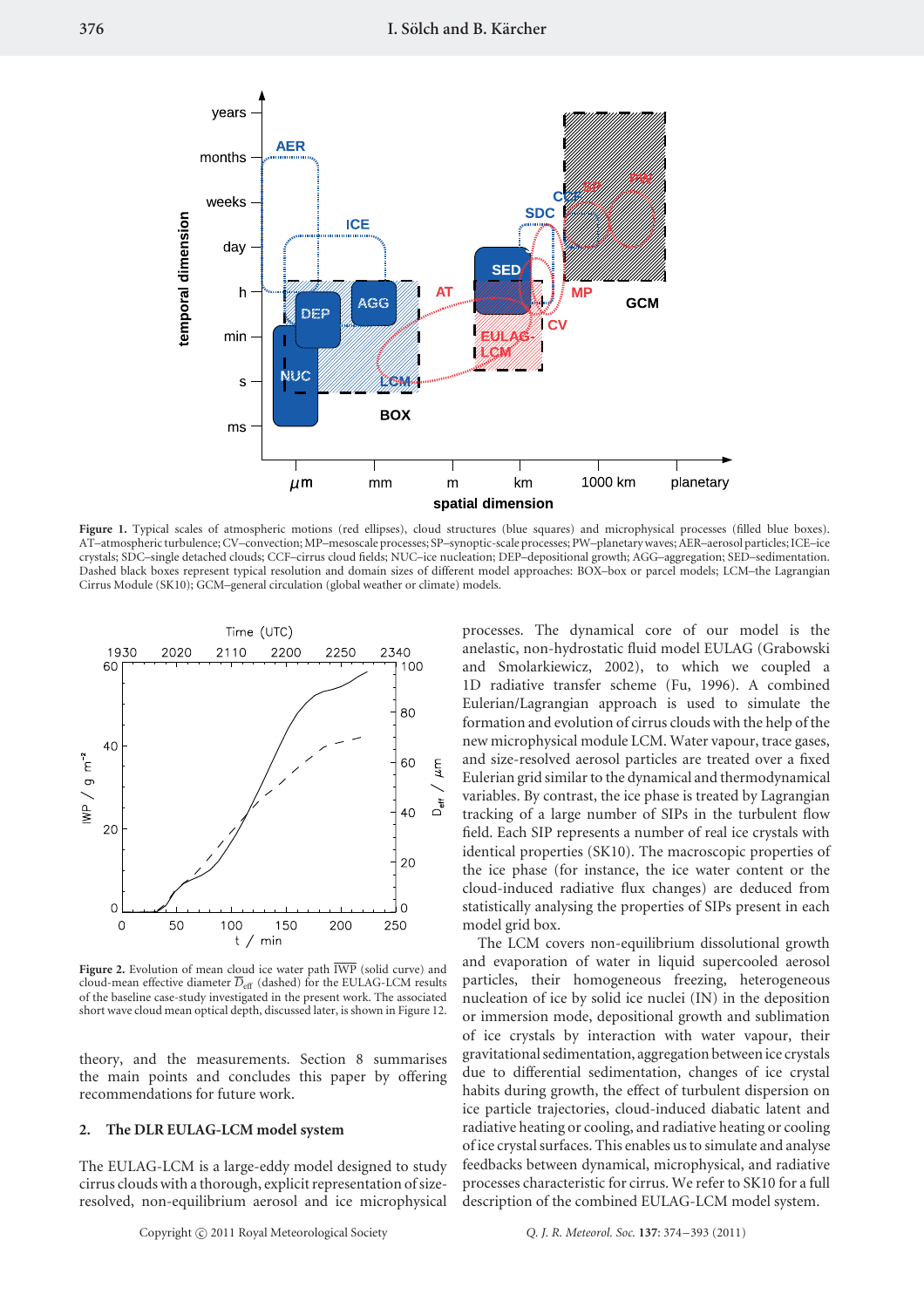

**Figure 3.** Two-dimensional distribution of (a) ice water mass flux (colour shading) and contours of the mean maximum dimension (at intervals of  $100 \,\mu$ m, starting at 50 $\mu$ m) and (b) terminal fall speeds (colour shading) averaged over all ice particles present in a grid box and contours of the ice saturation ratio (at intervals of 0.2). These are from EULAG-LCM results for the present case-study at about 50 min after formation (2020 UTC). (c, d) are as (a, b), but after ∼66 min (2036 UTC). These results highlight the small-scale variability in the cirrus cloud.

The evolution of ice PSDs in deep cirrus clouds is controlled in part by aggregation. Aggregation occurs when ice crystals in a cloud collide and eventually stick together, forming crystals of larger sizes and more complex habits. This type of aggregation in stratiform cirrus is mainly controlled by differential sedimentation (Westbrook *et al.*, 2004; SK10). In the EULAG-LCM, aggregation by differential sedimentation is directly simulated on the basis of individual ice particle trajectories. The basic idea is that faster sedimenting ice crystals may overtake slower ones and both may form an aggregate crystal during a collision in proportion to the aggregation efficiency, *E*a. Our particlebased algorithm accounts for the resolved and subgrid scale vertical wind and sedimentation velocities attributed to the individual SIPs. For any pair of SIPs present in a model grid box, we check their vertical positions and forward trajectories for possible collisions. If a pair collides during a model time step, we evaluate the overall probability for aggregation to occur and create new, aggregated ice particles. We have validated this algorithm by means of an idealised simulation that reproduced the conditions in which the size distribution of aggregated ice crystals can be predicted by an analytical self-similar scaling relation (SK10). We will continue the validation of the entire model system in the present study by confronting the EULAG-LCM with a real cirrus cloud case.

Tracking ice particles and calculating the ice crystal size distribution directly in the EULAG-LCM increases confidence in simulating ice nucleation, sedimentation and aggregation, which need to be heavily parametrized in bulk microphysical schemes. Many of the data analyses presented in this study (e.g. in section 6) could not be carried out using bulk schemes. Explicit information on the habits across the ice crystal size distribution provided by our model potentially improves the calculation of cloud radiative forcing.

## **3. Observational basis: The ARM IOP case-study – 9 March 2000**

#### *3.1. General description*

During the cloud IOP of the ARM project in spring 2000, the 3D structure and microphysical properties of midlatitude cirrus clouds were observed. We focus on the cirrus cloud field that formed in a weak upper-level disturbance on 9 March in a strong southwesterly flow (Comstock *et al.*, 2007). After cloud formation during local morning (1400 UTC)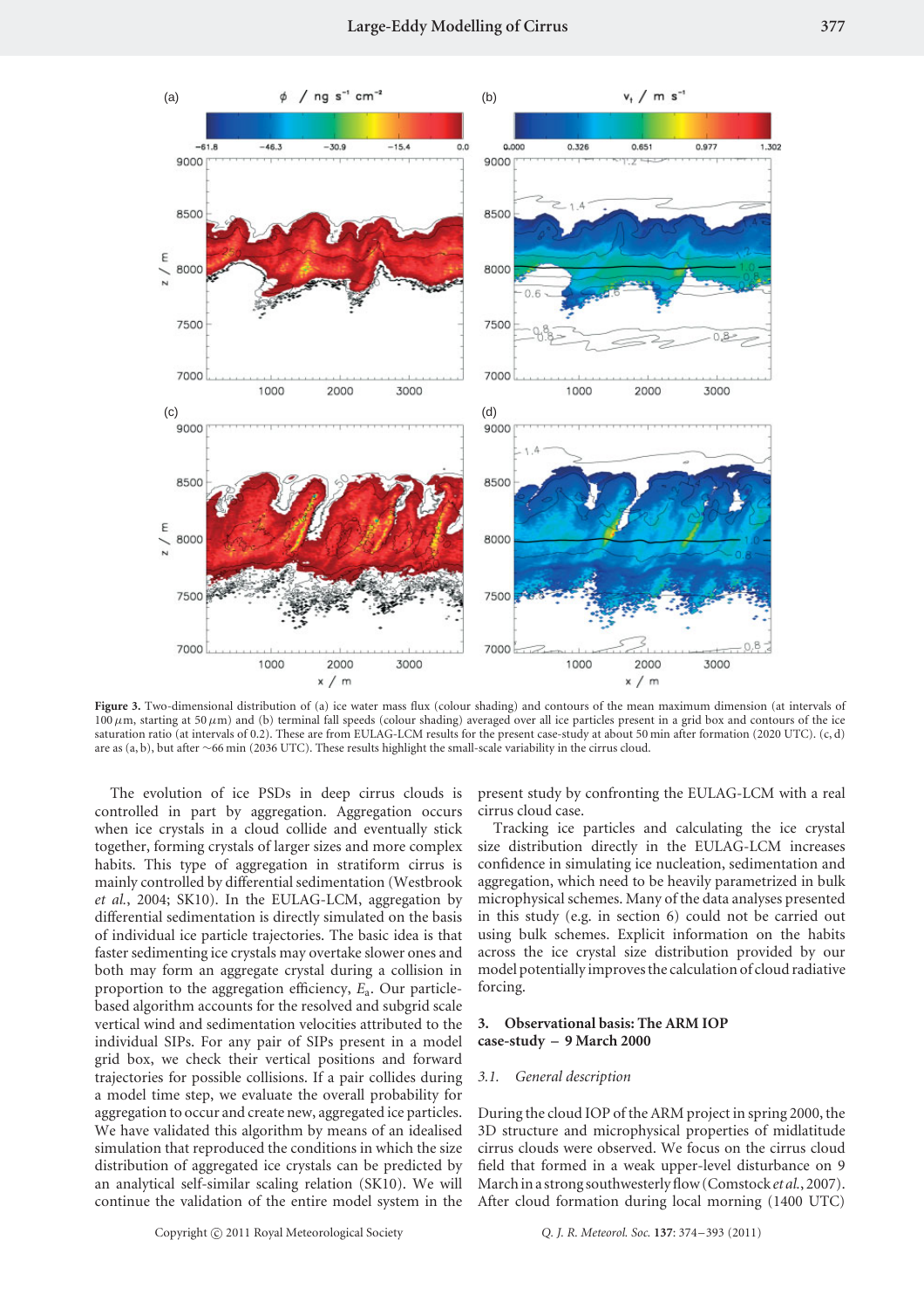

**Figure 4.** Geostationary satellite (GOES-8) infrared image of the cirrus field (moving from southwest to northeast) at 2045 UTC above Oklahoma, USA, on 9 March 2000. The red plus symbol indicates the location of the ARM Central Facility (CF) site. The red ellipse marks the entire cloud system studied here. The thin cirrus precursors of the main cloud are located northeast of the CF site and were formed earlier (around 1400 UTC) southwest of the CF site.

southwest of the CF site, the cloud evolved into bands oriented parallel to the main flow direction (southwest to northeast) and grew optically thicker while moving over the CF site (Figure 4). Further observations (aircraft *in situ* MPL, scanning MMCR, and radiosonde) were peformed at the CF site.

The MPL and MMCR measurements identifed a thick cirrus layer at later stages (cloud base at 6 km ( $\sim$  450 hPa), cloud tops near 10 km ( $\sim 250$  hPa) above the CF site between 2100 and 2200 UTC (Comstock *et al.*, 2007). Occasionally, the MPL detected optically thin clouds above the actual main cloud layer. No underlying warm clouds were detected on that day. Different retrival algorithms (based on lidar, radar, Doppler velocity, or infrared radiometer data) estimated optical depths in the range 2–3 at wavelengths in the visible (solar) region (Comstock *et al.*, 2007) over the CF site at 2145 UTC. Photographs from a ground-based camera, displaying the whole sky above the CF site, reveal a considerable inhomogeneity of the cloud field, consistent with Figure 4.

## *3.2. Data sources*

Radiosondes were launched every 3 h at the CF and four surrounding sites. The moisture radiosonde data were corrected for known biases of the sensors (temperature-dependence, contamination, time-lag corrections) according to Miloshevich *et al.* (2001). We show the ice saturation ratio profiles, *S*i(*z*), for several radiosonde ascents between 1730 and 2330 UTC in Figure 5(a). The moist layer between 350 and 300 hPa (corresponding to ∼ 8*.*5 km and 10 km altitude) at 1730 UTC was measured in cloud-free air according to the MMCR reflectivites, although it cannot be ruled out that few small ice crystals were present. The peak ice saturation ratio is  $S_i \approx 1.4$ . Below 350 hPa,  $S_i$  decreases and the air is subsaturated. At later times, the subsaturated layer is hydrated considerably (down to 400 hPa at 2030 UTC and 450 hPa at 2330 UTC), while the supersaturation in the moist layer is substantially reduced. Reanalysis data of the equivalent potential temperature field do not point at horizontal advection of moist air masses. It is therefore conceivable that the evolution of the moisture profiles can be mainly attributed to cloud processes and vertical air motion.

The radiosonde temperature profiles show that the atmosphere between 500 and 250 hPa was stably stratified, with an average squared Brunt–Väisälä frequency of  $N^2 = 0.625 \times 10^{-5} \text{ s}^{-2}$ . Inspection of aircraft data from horizontal flight legs indicates the presence of small-scale velocity and temperature fluctuations, very likely attributed to gravity waves caused by the flow crossing the nearby Rocky Mountains (Huiyi Yang, personal communication, 2009). Assuming a stationary wave field  $(\partial T/\partial t = 0)$ , we obtain a rough estimate for the corresponding updraught velocities,  $w_{\text{grav}}$ , via:

$$
\frac{\mathrm{d}T}{\mathrm{d}t} = u \frac{\partial T}{\partial x} \Longrightarrow -w_{\text{grav}} \frac{g}{c_p} \simeq u \frac{\delta T}{\lambda}.
$$

(Symbols are defined in Appendix B.) From the aircraft data, we estimate an average horizontal wind speed  $u = 20 \text{ m s}^{-1}$  parallel to the flow direction and  $\partial T / \partial x \simeq$ 0*.*01 K km−1. This temperature gradient represents waveinduced, mesoscale fluctuations, whose amplitudes and typical wavelengths we have estimated to be  $\delta T \simeq 0.1 \,\mathrm{K}$ and  $\lambda \simeq 10$  km, respectively. Taken together, this leads to  $|w_{\text{grav}}| \simeq 0.02 \text{ m s}^{-1}.$ 

Updraught speeds were derived by Zhang *et al.* (2001) based on the constrained variational analysis method, using sounding data of the boundary facilities around the CF site. This analysis may not capture the full range of variability in vertical air motions. The magnitude of the vertical wind speeds on the scale of the cloud may be underestimated and their temporal evolution as a function of altitude may not fully represent the actual meteorological situation. Nevertheless, these estimates are a useful guide to drive the model. They suggest a rather weak uplift initially (1730 UTC), peaking at  $w = 0.03$  m s<sup>-1</sup>, which increases to 0*.*08 m s−<sup>1</sup> until 2330 UTC (Figure 6). Updraught speeds are largest in the middle troposphere at 500 hPa (∼ 5500 m) but this may be biased by the constraints in the analysis method (Zhang *et al.*, 2001). Because of these uncertainties, we apply a constant, average updraught speed  $w_0 = 0.055 \text{ m s}^{-1}$ .

Microphysical and meteorological *in situ* data were taken on board the University of North Dakota Citation aircraft that performed numerous flight patterns in the cloud above the CF site between 1830 and 2230 UTC. Cloud microphysical properties where probed with a CVI, to determine the IWC with a lower detection limit of 3 mg m<sup>-3</sup>, a CPI to study the habits of ice crystals with a resolution of  $2.3 \mu$ m, and optical particle probes  $(2D-C \text{ and } 2D-P)$ to measure ice PSDs. The 2D probes classified ice crystals with sizes between 33  $\mu$ m and 1000  $\mu$ m, and 200  $\mu$ m and 6000*µ*m, respectively (Heymsfield *et al.*, 2002). Presumably, these instruments detected all ice crystals. In nature, ice crystals with sizes below the lowest size cut-off grow very quickly and, if present, should therefore constitute only a small portion of the total concentration.

Difficulties in measuring the number concentration of small ice particles due to particle shattering and optical focusing have been discussed in the literature (Lawson *et al.*, 2006; Field *et al.*, 2006; Heymsfield, 2007; Jensen *et al.*, 2009). The imaging probes are believed to measure PSDs reliably above ∼ 125*µ*m (Heymsfield *et al.*, 2008). In the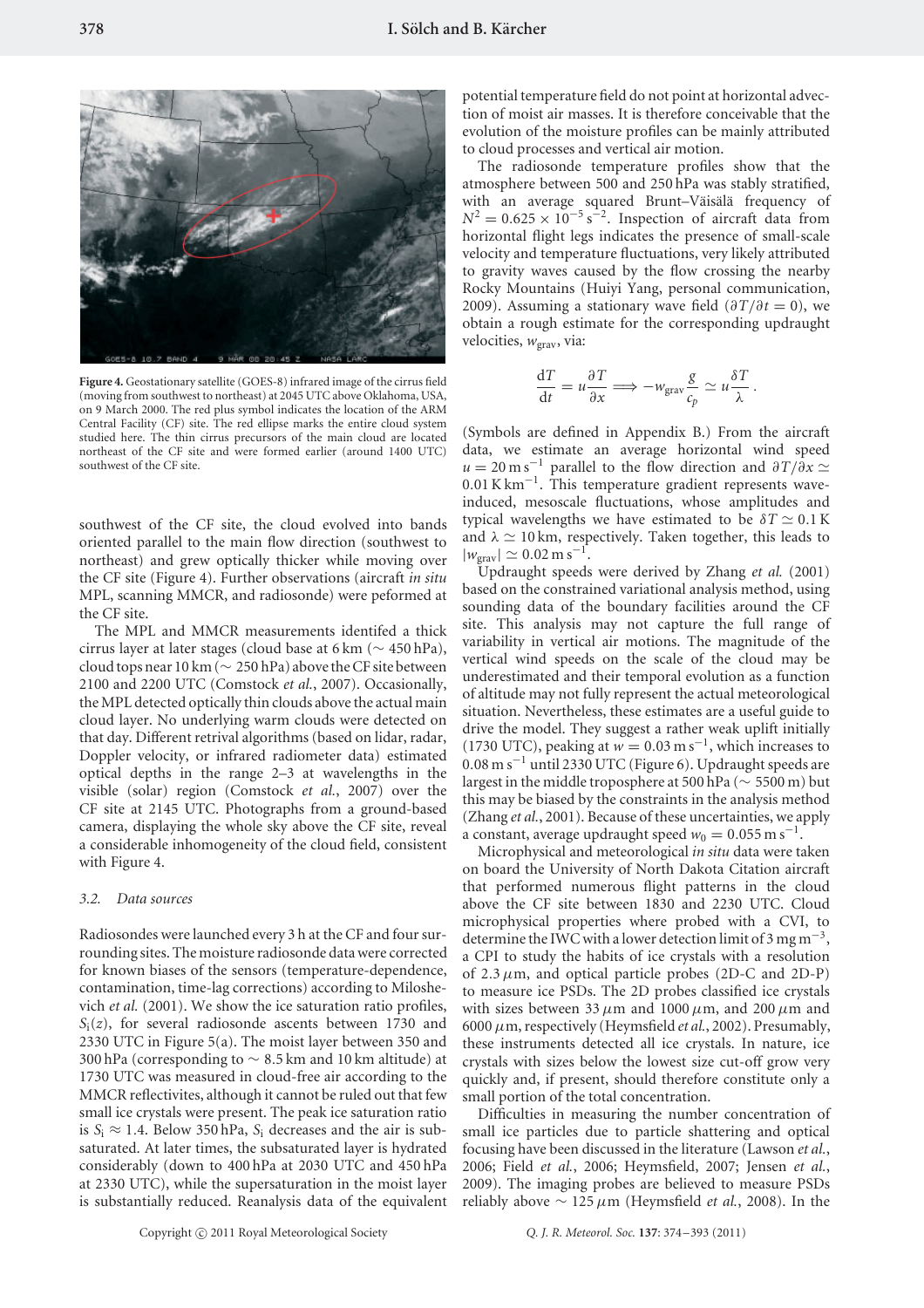presence of larger aggregated ice crystals in the dataset, the abundance of small  $( $50-100 \mu m$ )$  ice crystals may be overestimated. A reanalysis of the ARM 2DC data to remove shattering using the interarrival time method (Field *et al.*, 2006) indicated that shattering was minimal for this case (Andrew Heymsfield, personal communication, 2010).

A Lagrangian spiral descent flight pattern (Lo and Passarelli, 1982) was conducted with the probing aircraft between 2130 and 2225 UTC in the cloud system over the CF site. While flying narrow spirals and drifting with the horizontal wind, the aircraft descended with an estimated average velocity of the sedimenting ice crystal population,  $\sim 1 \text{ m s}^{-1}$ . The aircraft entered the cirrus layer from above at 2130 UTC southwest of the CF site and drifted northeastwards. The downward spiral right above the CF site was conducted around 2145 UTC. Field and Heymsfield (2003) analysed the measured IWC fields from successive spirals and ascertained that the aircraft, while heading between 140◦ and 300◦, mostly probed the same cloud region.

We mimic the horizontally drifting, spiral descent pattern when sampling air and cirrus properties in our model to enable the closest possible comparison with the *in situ* data (section 5). Specifically, we analyse individual spirals in the measurements over a distance of 15 km and 280 m in the flight and vertical directions, respectively. This sampling pattern allows us to follow roughly the same population of sedimenting and aggregating ice crystals in the cloud at the times of the observations.

#### **4. Simulation set-up**

We simulated cirrus cloud formation and evolution in a 2D cross-section, initially located upstream of the CF site and oriented parallel to the prevailing horizontal wind direction. Periodic lateral boundary conditions were applied. We follow the domain as it is advected across the CF site with the mean flow. We summarise several parameter settings for our standard (baseline) simulation in Table I. Aircraft data (spiral descent) are available for ∼ 60 min. To cover the observation period (including the cloud formation phase) and study the subsequent evolution of the cloud system, we ran the simulations for a longer time period, chosen to be 224 min.

Based on the observations, it is not possible to determine the exact moment and location when the individual cirrus segments, probed at the CF site, formed. Hence, there is no unique solution for the initialisation of the simulations. However, the data sources (section 3.2) constrain some key initial profiles. Furthermore, we make plausible assumptions regarding possible ice nucleation pathways, for which the observations do not provide any direct clues.

#### *4.1. Initial atmospheric vertical profiles*

We apply a Galilean transformation to the entire simulation domain, i.e. we move our coordinate system upwards according to the prescribed vertical velocity  $w_0$  (section 3.2). Environmental background profiles of temperature and pressure are modified according to the adiabatic lapse rate. Using constant environmental potential temperature, *θe*, for the cloud-free background profile, the associated adiabatic

Copyright (C) 2011 Royal Meteorological Society

Table I. ARM IOP 9 March 2000 simulation settings for the base run. Initial vertical profiles of ice saturation ratio, potential temperature, and updraught speed are discussed in the text. The time between subsequent calls of the radiation routine is 40 s.

| $128 \times 244$                                                        |
|-------------------------------------------------------------------------|
| $\Delta x = 30$ m; $\Delta z = 20$ m                                    |
| $\Delta t = 4$ s; $\Delta t_{\rm M} = 2$ s; $\Delta t_{\rm N} = 0.25$ s |
| 1930 UTC                                                                |
| $224 \,\mathrm{min}$                                                    |
| $N^2 = 6.25 \times 10^{-5}$ s <sup>-2</sup>                             |
| $\partial u/\partial z = 1 \times 10^{-3}$ s <sup>-1</sup>              |
| $w_0 = 5.5$ cm s <sup>-1</sup>                                          |
| $\alpha_v = 0.5$                                                        |
| 30% pristine ice, hexagonal columns                                     |
| (variable aspect ratios);                                               |
| 70 % bullet rosettes.                                                   |
| Variable fraction of aggregates.                                        |
| $E_a = 0.75$                                                            |
| $12.7 \times 10^6$                                                      |
| Aqueous sulphuric acid droplets.                                        |
| Homogeneous freezing.                                                   |
| Standard profiles for:                                                  |
| $O_3$ , $CO_2$ , $O_2$ , $CH_4$ , $N_2O$ .                              |
| EULAG-LCM profiles for:                                                 |
| $H_2O$ , T, p, $D_{ge}$ , IWC.                                          |
| No radiative effects on                                                 |
| ice crystal growth.                                                     |
|                                                                         |

cooling rate follows from

$$
\frac{\mathrm{d}T_e}{\mathrm{d}t} = \frac{\mathrm{d}T_e}{\mathrm{d}z}\frac{\mathrm{d}z}{\mathrm{d}t} = -\frac{gw_0}{c_p}.
$$

Air pressure and density are then modified with the help of the adiabatic equation of state.

In Figure 5, we display the EULAG-LCM inital profiles and radiosonde profiles of  $S_i$  and  $\theta$  *versus* air pressure at various times of cloud evolution.

We reproduce the static stability of the probed atmospheric layer, but use a smoothed initial *θ* profile to avoid numerical instabilities. The *S*<sup>i</sup> profile at 1730 UTC (dotted curve) likely represents cloud-free air. The profile at 2030 UTC may have already been modified by cloud processes (since, by then, cloud ice particles could have redistributed water in the vertical column). We relate the initial EULAG-LCM *S*<sup>i</sup> profile to the early (1730 UTC) radiosonde profile. This is supported by the fact that the air mass did not change due to horizontal advection before the cloud formed (section 3.2). The inital profile is shifted downward as the layer ascends during advection towards the CF site.

The subgrid scale turbulence closure from EULAG (SK10) was used in all of our simulations. We superimpose a grid scale ambient turbulence field (mean eddy dissipation rate of  $\epsilon = 3 \times 10^{-6} \,\mathrm{m}^2 \mathrm{s}^{-3}$  and corresponding temperature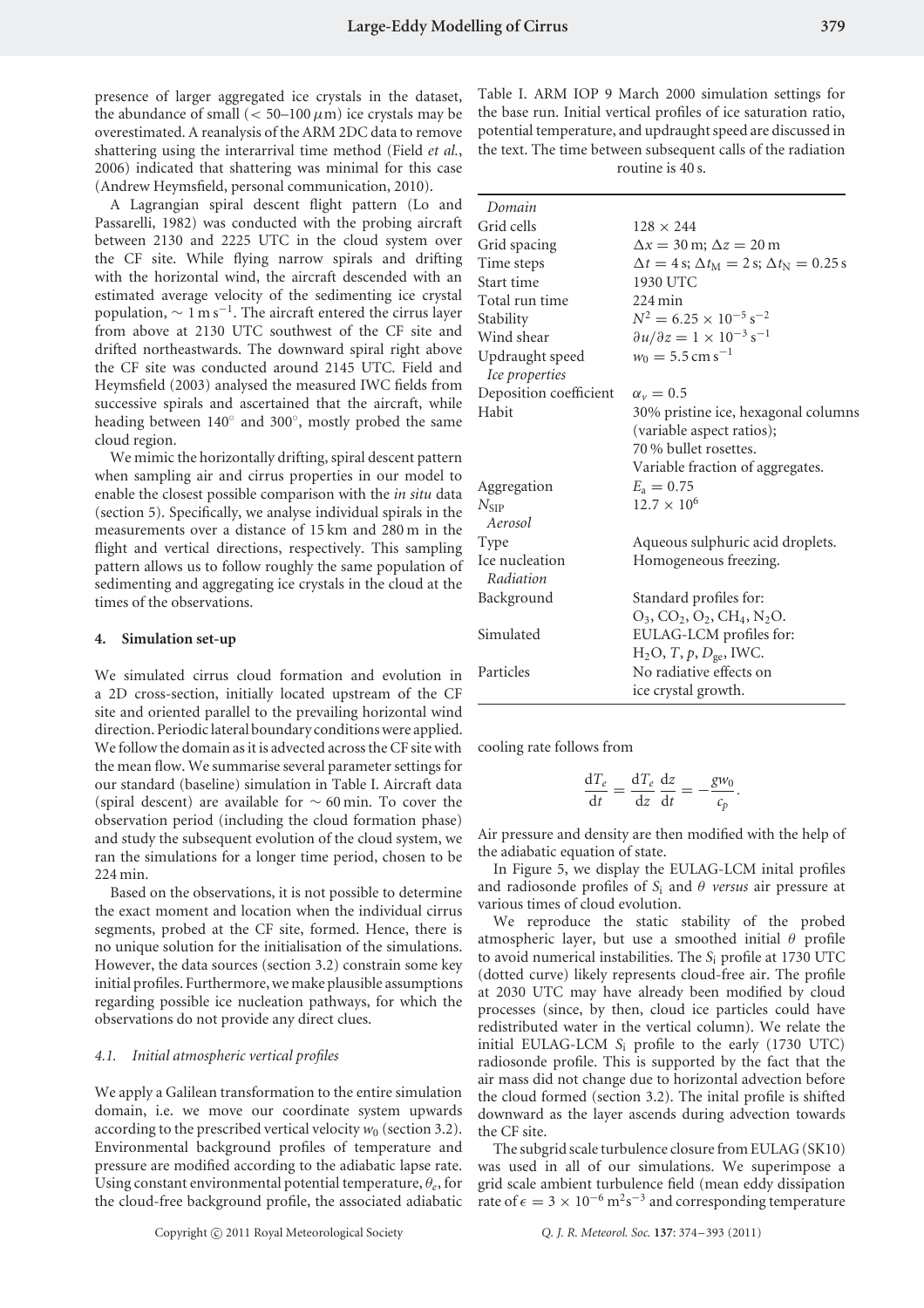

**Figure 5.** Radiosonde profiles of (a) ice saturation ratio, *S*i, and (b) potential temperature, *θ*, at the CF site from the ascents at 1730 UTC (dotted), 2030 UTC (long dashed), and 2330 UTC (dashed). For the measurement at 1730 UTC, the average absolute error and its standard deviation for *S*<sup>i</sup> are also shown (pluses) according to Miloshevich *et al.* (2006). The solid curves in both panels show the initial profiles prepared for the EULAG-LCM simulations.

fluctuations  $\delta T = 0.02 \text{ K}$  in clear air) onto the model domain, which we generated with separate 3D EULAG simulations. We note that typical in-cloud values of  $\epsilon$  range between  $10^{-5}$  and  $10^{-4}$  m<sup>2</sup>s<sup>-3</sup> according to our simulations.

#### *4.2. Freezing aerosol properties and ice crystal growth*

The concentration and chemical composition of background aerosols have not been measured during the campaign. Liquid droplets, composed of aqueous supercooled sulphuric acid  $(H<sub>2</sub>SO<sub>4</sub>)$  solutions, serve as homogeneous freezing nuclei in the model. Ten size classes are introduced to model the liquid aerosol population, assuming a spatially homogeneous initial lognormal distribution with total number concentration 100 cm−3, geometric mean diameter 0*.*1*µ*m, and geometric standard deviation 1.5 for the dry  $H<sub>2</sub>SO<sub>4</sub>$ droplets. The simulation results are not very sensitive to this choice (Kärcher and Lohmann, 2002). The dry aerosol particles are equilibrated with the ambient water vapour in

the first time step, while their size-dependent binary composition changes in the course of the simulations due to water vapour uptake (dissolution) and evaporation. The water activity in each droplet together with the droplet volume then determine the homogeneous freezing rate, hence, the number of new ice particles generated and tracked in the model (SK10).

Given the ubiquity of homogeneous freezing in the atmosphere (Cziczo et al., 2004; Kärcher and Spichtinger, 2009) and the fact that its activity-based formulation (Koop *et al.*, 2000) is well established (Richardson *et al.*, 2010) over the temperature range  $(215 - 240 \text{ K})$  considered in the present study, we assume homogeneous freezing of the liquid aerosol droplets to be the sole ice nucleation pathway in the baseline simulation. The measured high saturation ratios of  $S_i \simeq 1.4$  (Figure 5) lie already very close to the homogeneous freezing threshold, justifying this option. We neglect the potential impact of additional heterogeneous IN in the baseline simulation, but consider IN as a perturbation to the base case in section 7.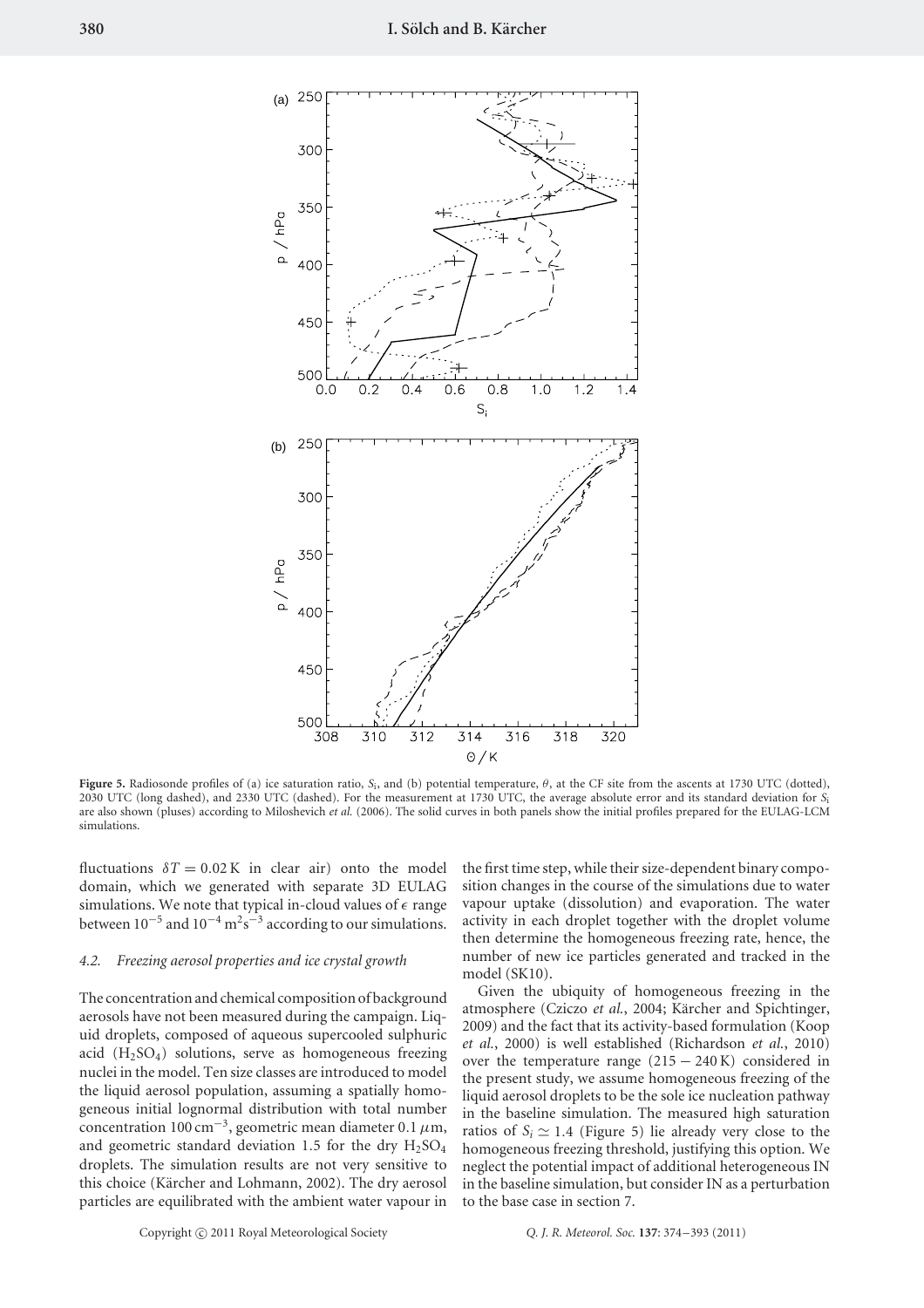

**Figure 6.** Updraught speed *w* after Zhang *et al.* (2001) at 1730 UTC (dotted), 2030 UTC (dashed), and 2330 UTC (dash-dotted). We use  $w = w_0 = 0.055 \text{ m s}^{-1}$  to initialise and perform the EULAG-LCM simulations at 1930 UTC (see text).

All ice crystals, including aggregates, grow by uptake of water vapour from the gas phase (depositional growth). The growth rate has been corrected for gas kinetic effects, ice particle shape (Section 4.3) and ventilation. This growth mechanism becomes inefficient in the size range above about 500  $\mu$ m, see Figure 13. The depositional growth rate depends on a shape factor that has been taken from the detailed study of Westbrook *et al*. (2008), which is consistent with the present observations. This shape factor may modify the growth rate of crystals by up to 30% (e.g., between aggregates and columns).

As input to the radiation module (Table I), we employ midlatitude winter standard profiles from Anderson *et al.* (1986), slightly modified at the ground level to fit the local meteorological soundings. The solar zenith angle varies with the local time. The resulting clear air solar flux computed at the surface at 1700 UTC (local noon) is 842 W m<sup>-2</sup>, in agreement with the observations of Comstock *et al*. (2007).

#### *4.3. Ice crystal habits*

The EULAG-LCM simulates a combination of different ice particles habits at any time (SK10). In our model, ice particle habits influence depositional growth rates and terminal fall speeds, hence they affect the evolution of the ice crystal PSDs. We make use of the CPI images to constrain the simulated evolution of ice crystal habits. According to Heymsfield *et al.* (2002), the probed cirrus was composed mainly of single bullet rosettes and aggregates of bullet rosettes. Further inspection revealed some ice particles with either columnar shape, or a more compact (possibly still columnar) shape for small crystals with aspect ratios near unity.

To account for the observed ice particle habits, we model a mixture of habits tailored to this specific observation. In the baseline simulation, we attribute a probability of 30% that the freshly nucleated ice particles evolve as hexagonal columns with variable aspect ratios and that 70% grow into bullet rosettes, broadly consistent with the *in situ* data. If ice crystals aggregate, we transfer them to the third (aggregated) shape category. The smallest particles have aspect ratios starting at unity and grow more rapidly along their c-axes with increasing mass (which increases the aspect ratio). SK10 compiled the mass- and area-dimensional relationships for the present case following Mitchell (1996) and Heymsfield *et al.* (2002).

#### **5. Simulation results**

The drifting spiral descent flight pattern of the probing aircraft (section 3.2) allows us to generate vertical profiles of the evolving cirrus field for comparison with the observations. The time span between the aeroplane's first encounter with the cloud and its last spiral at cloud bottom was nearly 1 h. We mimic spiral descents through the simulated cirrus as follows. We take averages of cloud properties over individual spirals in the simulated cirrus at subsequent sampling time intervals ( $\Delta T = 8$  min). We start near the cloud top at a height  $H_1 = 9600 \text{ m}$  (vertical centre of the top layer) at  $t = T_1 = 136$  min and average our results over the total horizontal cloud region to capture the full horizontal variability of the 2D simulations. These results are representative for several vertical layers with heights separated by  $\Delta H = \overline{v}_t \Delta T = 480 \text{ m}$  in the simulation domain. Here,  $\overline{v}_t = 1 \text{ m s}^{-1}$  is an average sedimentation velocity of the ice particle population (Field and Heymsfield, 2003). The subsequent spirals and our averaged cloud properties are associated with the layer centres  $H_{k+1} = H_1 - k \cdot \Delta H$  (integer  $k \ge 0$ ).

The red diamonds in Figure 7 are the resulting average values, with the horizontal bars indicating the minimum and maximum values in each simulated spiral. Figure 7 compares our simulation results ( $n_i$ ,  $D_1$ ,  $S_i$ , and  $\theta$ ) with the *in situ* measurements.

Considering  $n_i$ , the simulated and measured values agree very well in terms of magnitude and vertical distribution. The variability of the simulated maximum and minimum values lies mostly within the measured range.

The simulated vertical profile of *S*<sup>i</sup> closely resembles that from the radiosonde observations. We simulate the dry layer below 420 hPa and the supersaturated region at cloud top fairly well. Furthermore, our model captures the reduction and homogenisation of *S*<sup>i</sup> in the initially supersaturated cloudy regions between 420 and 320 hPa. However, *S*<sup>i</sup> values in the cloud are slightly higher in the model than in the measurements but differences in *S*<sup>i</sup> of ∼ 0*.*1–0.2 may well lie within the uncertainties of the relative humidity measurements. Aircraft and radiosonde relative humidity data are similar at 2030 UTC.

The potential temperature, *θ*, is modelled reasonably well. Latent heat release and consumption during growth and sublimation of the ice crystals, respectively, alters the initially constant static stability in the model. Radiative effects are less important in our case. Latent heat is consumed in the lower cloud regions, where ice crystals sublimate. At the cloud top (*<* 310 hPa), latent heating reduces the static stability. Between 400 and 430 hPa, *∂θ/∂z* increases (the stability increases) but for  $p > 430$  hPa,  $\partial \theta / \partial z$  decreases (the stability decreases). We are not able to simulate the observed shift from higher to lower stability in the middle of the cloud (around 370 hPa). We point out that it may not be possible to attribute changes in the *θ* profile to cloud processes alone, because the 2D approach does not resolve the complex dynamical lifting associated with the actual flow field in the entrance and exit region of the southwesterly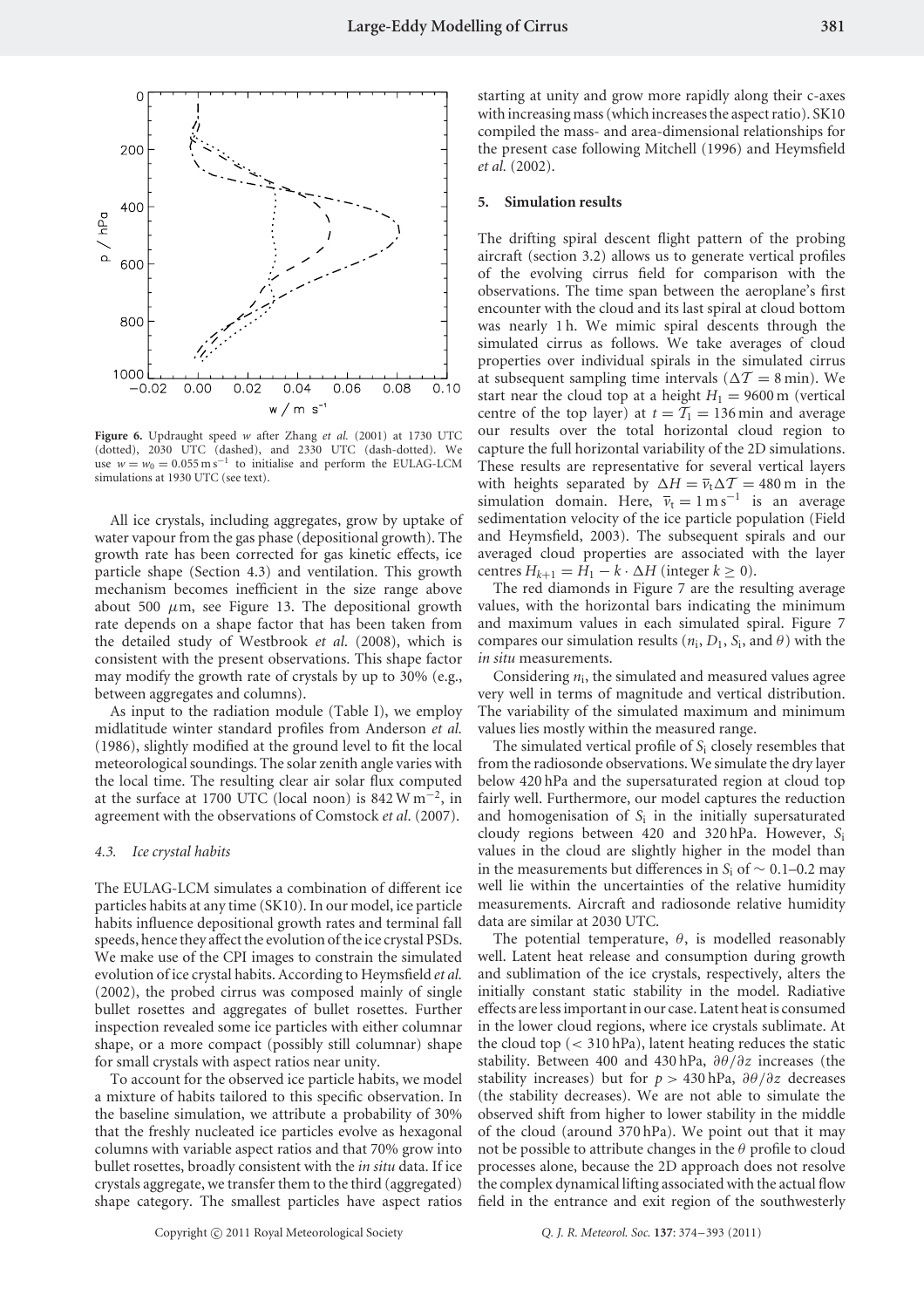

**Figure 7.** Measured (black pluses) and simulated (red diamonds) baseline values of (a) grid box average total (all sizes) ice crystal number density *n*i, (b) number-weighted mean maximum ice crystal dimension  $D_1$ , (c) ice saturation ratio  $S_i$ , and (d) potential temperature  $\theta$  sampled between 2130 and 2225 UTC along spirals extending vertically downward into the cloud (see text). The dark grey areas denote the ±*σ* interval (one standard deviation) and the light grey area the minimum to maximum range of the measured values. Min–max ranges from the simulations (red horizontal bars) are also included, and the red-shaded regions represent the ranges of mean values obtained from 27 sensitivity runs (section 7).

jet, which may explain part of the differences between the observed and simulated *θ* profiles.

A pronounced difference between simulation results and measurements is the lack of large crystals in the upper part (300–380 hPa) of the simulated cirrus (ice crystals with number-weighted maximum dimension  $D_1 > 100-200 \,\mu$ m in Figure 7, or with maximum dimensions of individual ice crystals,  $D > 1500-2000 \mu m$ , as shown in Figure 8). Such large ice particles are also evident in the CPI images, showing that ice particles there consist of a mixture of bullet rosettes and aggregates thereof.

We offer three mechanisms to explain the missing large ice crystals in the upper cloud region in the model. First, they may have originated from an optically thin cirrus cloud layer located above the probed cloud system. Ice crystals from aloft could have reached the underlying cirrus by sedimentation. Overlying clouds are not considered in our simulation setup. This very plausible hypothesis is supported by the MPL data, showing backscatter signals above the simulated cloud over the CF site (section 3).

Second, ice crystals may have been lifted in small updraught regions present in the cloud. Heymsfield *et al.* (2002) report embedded cells and trails (cirrus uncinus) in the cirrus cloud field on 9 March 2000. However, to keep the large ice crystals at a given height, a vertical wind speed of  $\sim 0.8 \text{ m s}^{-1}$  is required to balance their terminal

fall speeds, or even larger to actually lift them. In our model, peak vertical velocities are  $\sim 0.35 \,\mathrm{m\,s^{-1}}$  in the upper cloud regions, too small to transport such large crystals upwards, but we cannot rule out this possibility.

Third, aggregation could have been more effective in the upper part of the cloud than simulated. However, we already used a rather high aggregation efficiency of 0.75 in the base case. Turbulent mixing in unresolved convective cells could enhance the rate of aggregation, a mechanism not included in our model. For the simulated cloud case, however, peak in-cloud eddy dissipation rates are 10<sup>-4</sup> m<sup>2</sup>s<sup>-3</sup>, too small to render turbulent aggregation more important than aggregation by differential sedimentation (SK10). Moreover, the CPI images also indicate the presence of large but nonaggregated bullet rosettes in the upper cloud. The growth of such particles cannot be explained by aggregation. In the lower part of the cirrus, the simulated, number-weighted mean maximum dimensions agree with the measured values. The observed slope of the exponential tail of the PSDs at large sizes is well reproduced in the simulation, as is the change from an exponential to a superexponential shape towards smaller crystals  $(D < 500 \,\mu\text{m})$ . At these smaller sizes, the impact of depositional growth is important, and we predict the observed reduction of the mean ice particle maximum dimension in the dry sublimation layer at cloud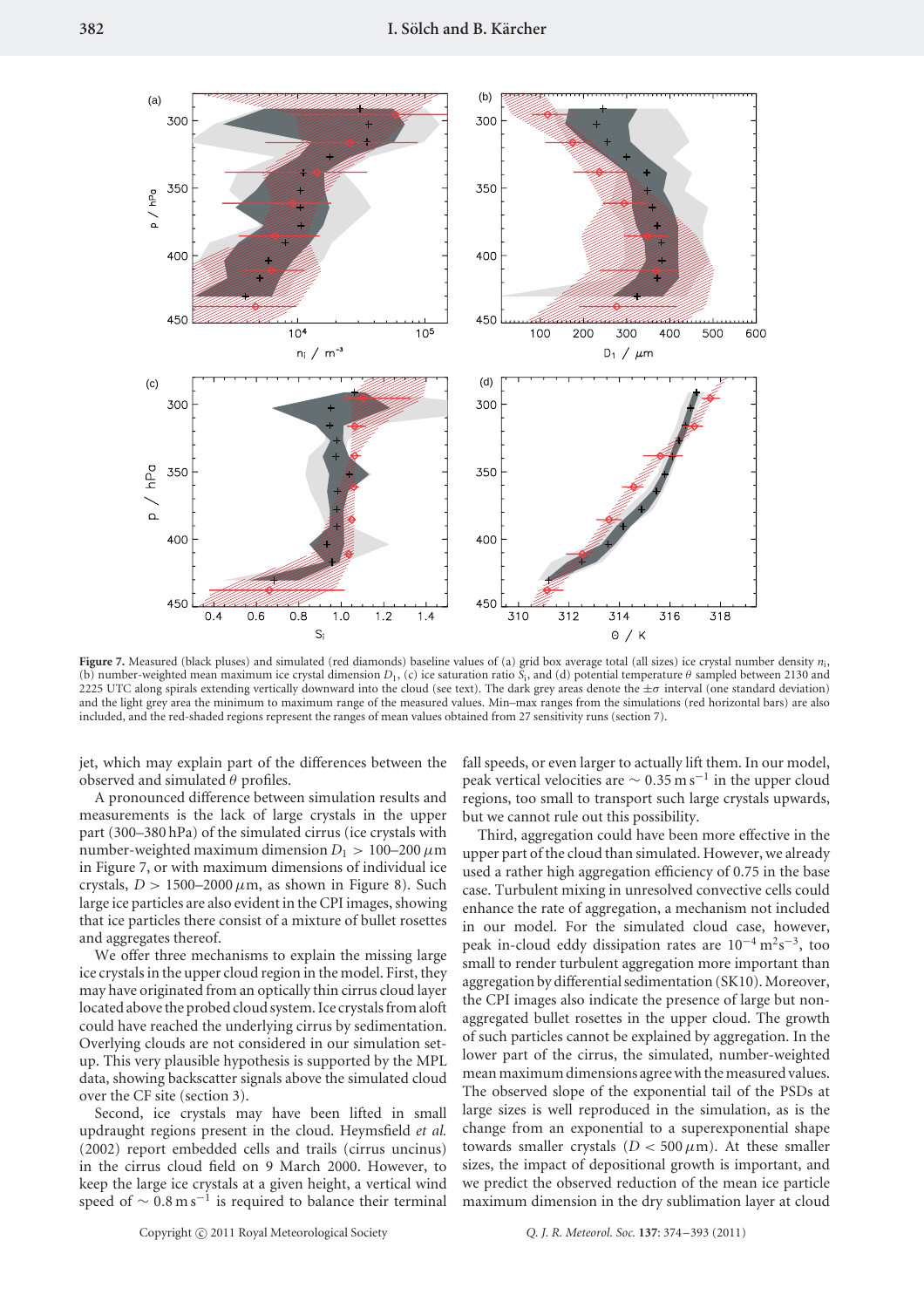

**Figure 8.** Measured (grey) and simulated (red) ice particle size distributions for subsequent spirals (a) during the descent through the cloud deck from the base case and (b) from the sensitivity run J (section 7). The dashed curves correspond to PSDs from the spiral at a mid-cloud level  $(p = 360 \text{ hPa})$  at 168 min. The solid curves are PSDs from near the cloud base but above the sublimation zone at 420 hPa and 174 min. Shaded and hatched areas represent ensembles of many PSDs which are not plotted individually but taken at different times during the sampling in the model (equivalent to the aircraft sampling in the spiral descent flight pattern). In Figure 7 we show the corresponding vertical distributions of cloud parameters.

bottom. Taken together, the PSDs in the lower parts of the spirals are well simulated.

Therefore, we conjecture that the disagreement between model and observations concerning the presence of large ice crystals at the cloud top is likely caused by a thin cirrus above the probed cirrus cloud system. However, the presence of a small number of IN particles in the upper region of the simulated cloud would possibly have a similar effect. By contrast, IN present in lower levels of the cloud would have only little impact on our results, because the ice crystals forming on them would very quickly fall out of the cloud. Due to additional uncertainties in specifying the vertical profiles of updraught and initial supersaturation, it is not possible to reach a definite conclusion on this issue.

Another marked difference exists in the small size range (for  $D < 100-200 \mu m$ ), where the simulation predicts fewer ice particles than observed (Figure 8), especially in the lower cloud region. On the one hand, the measurements are less reliable in this size range due to shattering of large ice particles, resulting in artificially enhanced small ice crystal concentrations. However, as discussed in section 3.2, shattering was judged to exert only a small effect on the observed size distributions. On the other hand, additional vertical air motion variability, not represented in our model, would lead to more rapid cooling rates. The resulting enhanced production of numerous small ice crystals by homogeneous freezing may help to explain these differences, especially in the upper cloud regions in the size range  $D < 50 \mu m$ , as would perhaps additional horizontal variability not captured in a 2D simulation set-up.

#### **6. Analysis of aggregation processes**

In the following, we elucidate the role of aggregation of ice crystals in the simulated cirrus cloud for the ARM IOP base case. As discussed in SK10, the model simulates aggregation caused by differential sedimentation. The microphysics of the sticking process and the hydrodynamics of the flow around the colliding crystals are parametrized in the aggregation efficiency *E*a, while the probability of collisions to occur between the ice crystals is explicitly simulated through Lagrangian tracking of SIPs (LPT). By tracking the histories of individual ice aggregates in the EULAG-LCM, we are able to address the questions: How and where do particles with sizes  $D > 2000 \mu m$  form in deep, stratiform cirrus clouds? Can we identify the processes which make aggregation especially efficient?

## *6.1. Origin of large ice crystal aggregates*

Figure 9 depicts the evolution of a large subset of SIPs (overlapping thin grey curves). We take advantage of the LPT approach and record the maximum ice crystal dimensions, *D*, the number of aggregation events, and the terminal fall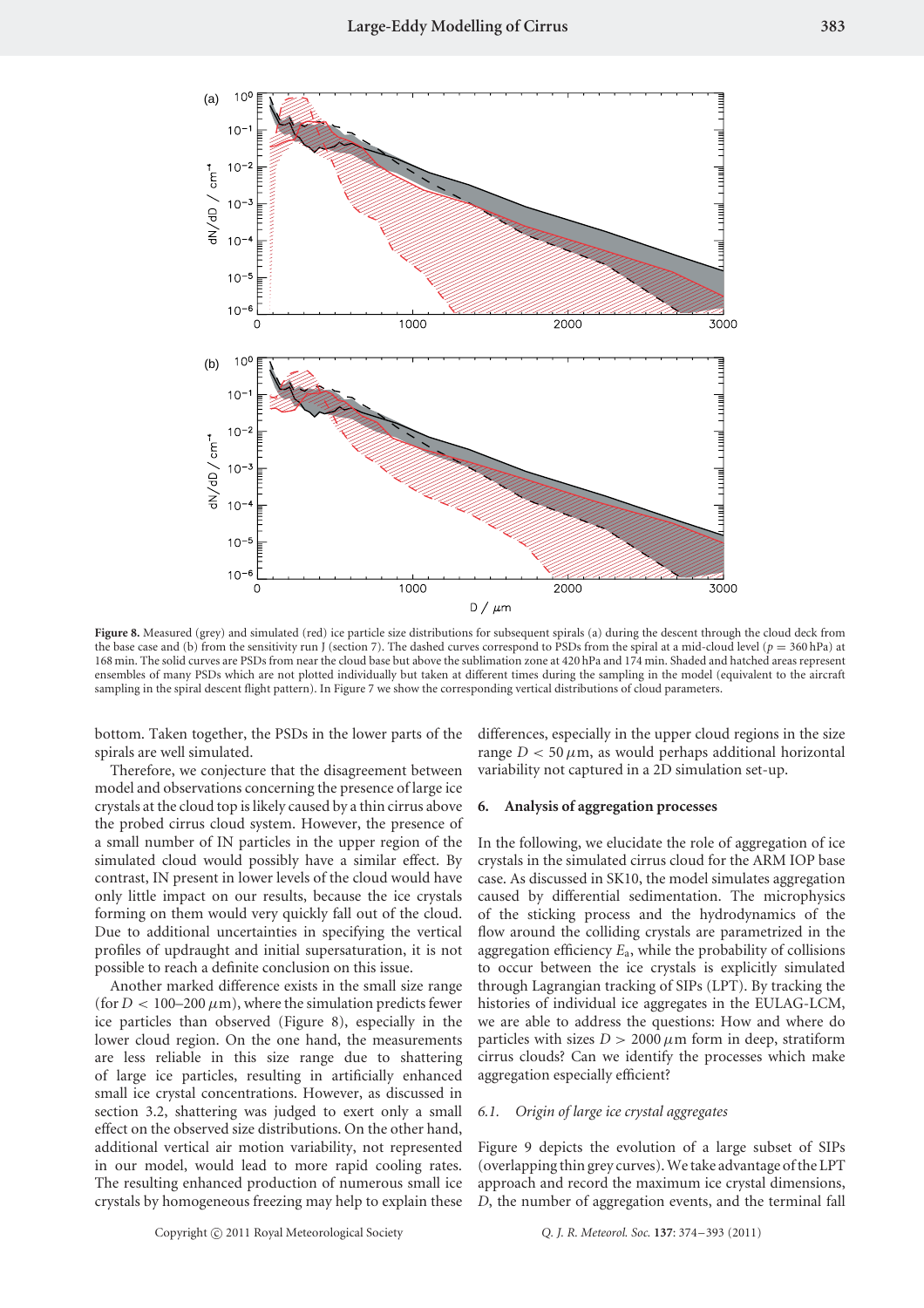

**Figure 9.** Temporal evolution of (a) air pressure  $p$ , (b) maximum dimension of ice crystals  $D$ , (c) number of aggregation events, (d) terminal settling velocity  $v_t$ , (e) ice saturation ratio  $S_t$ , and (f) number concentration  $n_i$  for a large number of individual simulation ice particles (ensemble of overlapping thin grey curves). The number of aggregation events, *D*, and  $v_t$  are associated with each SIP, while  $p$ ,  $S_i$ , and  $n_i$  refer to the grid point values in which the SIPs reside. Trajectories (black and red solid and dashed bold curves) of selected SIPs are discussed in the text.

speeds,  $v_t$ , associated with these SIPs as a function of time, *t*. In addition, we show the air pressure, *p*, the ice saturation ratio,  $S_i$ , and the ice crystal number density,  $n_i$ , in the grid boxes containing the SIPs. The grey regions can be viewed as a measure of the variability in these parameters at any given time. We highlight the trajectories of two SIPs in the early stage of cloud evolution, labelled 1 (black solid curve) and 2 (black dotted), and of two SIPs in the mature stage of the cirrus, labelled 3 (red solid curve) and 4 (red dotted).

In the early stage  $(t < 50 \text{ min})$ , ice crystals nucleate in a narrow region, where the ice supersaturation reaches the high homogeneous freezing levels ( $S_i \simeq 1.5$ ). SIP 1 is one of the first in the model to form (at  $t = 30$  min). Later on, it does not aggregate (number of aggregation events remains zero), because in that early stage, the ice crystals are size-sorted in the vertical and they sediment mainly through cloud-free air. The increase in size of SIP 1 is controlled by depositional growth until it reaches the subsaturated layer at  $t \approx 45$  min, where it begins to sublimate. SIP 1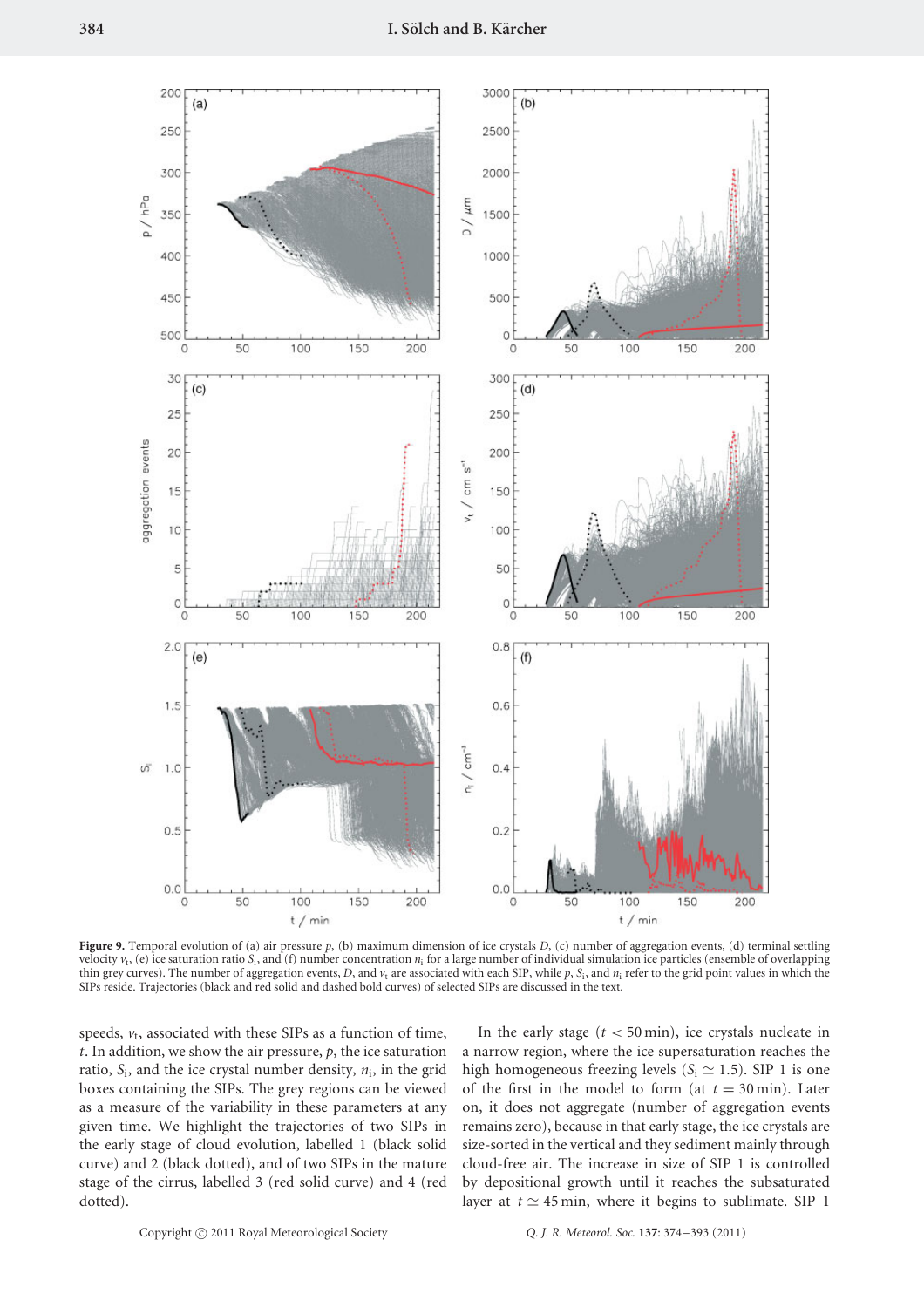totally sublimates at  $t = 60$  min and is removed from the simulation after releasing its aerosol core.

SIP 2 forms 20 min later at a higher altitude and grows more rapidly than SIP 1 in an environment with smaller ice crystal concentration. Later, it sediments in underlying cloud regions that are already populated with smaller ice particles that sediment more slowly. This enhances the aggregation probability; consequently, the number of aggregation events for SIP 2 increases to 3. Accordingly, the ice crystals represented by SIP 2 grow to larger peak sizes (∼ 650*µ*m) than those in SIP 1 ( $\sim$  350  $\mu$ m).

In the mature stage  $(t > 120 \text{ min})$ , the whole cirrus layer expands to 2.5–4 km depth. Due to adiabatic cooling imposed by the constant vertical wind speed, the cloud top still rises. Ice crystals continue to nucleate there in a strongly supersaturated layer. We now inspect the temporal evolution of SIP 3 and SIP 4. Both SIPs nucleate approximately in the same region at 300 hPa, but they evolve very differently.

SIP 4 sediments through the entire cloud and forms very large ice crystal aggregates (the maximum dimension reaches a peak value of 2000  $\mu$ m at 190 min). The ice crystals in such SIPs belong to the aggregation tail of the PSDs in the middle of the cloud. There is a sharp increase in the number of collisions for SIP 4 with other cloud particles in the intermediate cloud region (below 320 hPa). This leads to a spread of its sedimentation velocity and that of the existing ice particles, increasing the probability of aggregation for SIP 4.

Aggregation increases the geometric area and hence the terminal fall speed of ice crystals. Therefore, if an ice crystal has aggregated once, further collisions with other ice crystals become more likely. This self-enhancing effect causes the very steep increase in the number of aggegation events of SIP 4 seen in Figure 9.

Surprisingly, SIP 3 evolves completely differently, although it originates from the same region as SIP 4. Ice crystals in SIP 3 only grow to maximum dimensions of 200  $\mu$ m at  $t = 220$  min. Turbulent fluctuations induce different homogeneous freezing rates in the nucleation zone. Therefore, young ice crystal concentrations vary considerably there. Depositional growth is inefficient in areas with high *n*i, because the supersaturation is more rapidly quenched. This is the case for SIP 3, which therefore grows only slowly, in contrast to SIP 4. As a result, SIP 3 does not sediment as far downward into the cloud, and aggregation is less likely to occur than in SIP 4 (the number of aggregation events is zero for SIP 3, but reaches 20 for SIP 4).

Inspecting the number of aggregation events for ∼ 5000 analysed SIPs, we find a maximum of 23, and an average value below 5. This is in good agreement with observed values from the literature (Harimayo and Kawasota, 2001). We have verified that the CPI imagery supports this result by showing that the observed aggregates were indeed composed of only a handful of monomers. This greatly increases confidence in the quality of our simulation.

In summary, the formation of very large ( $> 1000 \mu m$ ) ice crystals found in lower regions of stratiform cirrus clouds depends on the conditions for nucleation and early growth of ice crystals in the upper cloud regions. The prevailing growth regime determines whether initially small ice crystals grow large enough to quickly sediment to lower cloud regions, where collisions with pre-existing ice particles must occur for aggregation to proceed efficiently. Controlling factors include the vertical distribution and evolution of temperature and moisture, as well as the associated evolution of the cloud-scale vertical wind field and thus the degree of small-scale dynamical cooling. These ingredients suffice to simulate cirrus in general agreement with the present observations, even in a simplified dynamical secenario that includes only homogeneous freezing. Nevertheless, a number of uncertainties remain (section 7); to better constrain this type of simulation, improved *in situ* measurements of air motion and supersaturation variability in the vertical profile, number concentrations of small ice crystals, and IN activity are needed.

The presence of IN may modify, but is unlikely to change, this general picture. On the one hand, it would be difficult to explain ice crystal concentrations above about 0.02 cm−<sup>3</sup> solely with IN due to their limited abundance in the atmosphere in background conditions (DeMott *et al.*, 2003; Haag *et al.*, 2003b). Concomitant measurements are required to determine the actual IN number concentrations during cirrus formation. On the other hand, depending on temperature, low IN concentrations (in our base case below  $0.02 \text{ cm}^{-3}$ ) will not prevent the supersaturation from rising to homogeneous freezing levels.

## *6.2. Enhanced aggregation efficiency in the sublimation zone*

The moisture field in the baseline simulation is initially considerably subsaturated  $(S_i \sim 0.6)$  around 360 hPa (Figures 3 and 5). We conjecture that the aggregation frequency is increased in this dry layer. To quantify the frequency of aggregation, we tracked the number of aggregation events per particle in each grid box volume and show in Figure 10(a) the ratio of the number concentration of ice crystal aggregates to the total ice crystal number concentration, *n*agg*/n*i, and in Figure 10(b) the total ice crystal number concentration, *n*i, *versus* air pressure at different times.

Over the time span of 16 min, the number ratio increases from 0.15 to 0.48 in the dry layer below 350 hPa, in contrast to the upper cloud region where the ratio stays almost constant (but below 0.1). Ice crystals sediment into the dry layer and start to sublimate at  $t = 50$  min. The sedimentation velocities of the crystals decrease and the water vapour supply moistens the air there (*S*<sup>i</sup> increases towards saturation; Figure  $10(c)$ ). As a result, the ice crystals entering the layer at a later time fall faster than the previous ones, leading to the formation of a cirrus microlayer, i.e. a vertically thin layer ( $\sim 100 \text{ m}$ ) composed of medium-sized ( $D \approx 100 \,\mu\text{m}$ ) ice crystals present in relatively high concentrations (<sup>∼</sup> <sup>0</sup>*.*025 cm−3). Comparing the vertical profiles  $n_i(p)$  (Figure 10(b)) at different times reveals the progressive thinning of the layer which peaks at  $n_i = 0.025 \text{ cm}^{-3}$  at 355 hPa and  $t = 66 \text{ min}$ , a value comparable to the number concentration of homogeneously nucleated ice particles that have formed near 330 hPa and  $t = 50$  min.

This interpretation is supported by the distributions of sedimentation velocities,  $v_t$ , of ice crystals, displayed in Figure 11 for 50 and 66 min. In Figure 11(a), the SIPs are at first above the subsaturated layer and partly sediment into the moistened, subsaturated layer at the later time (mean  $v_t$  and spread of the distribution increase). In Figure 11(b), the SIPs have already entered the subsaturated layer below 350 hPa at 50 min and sublimate later (mean  $v_t$  decreases).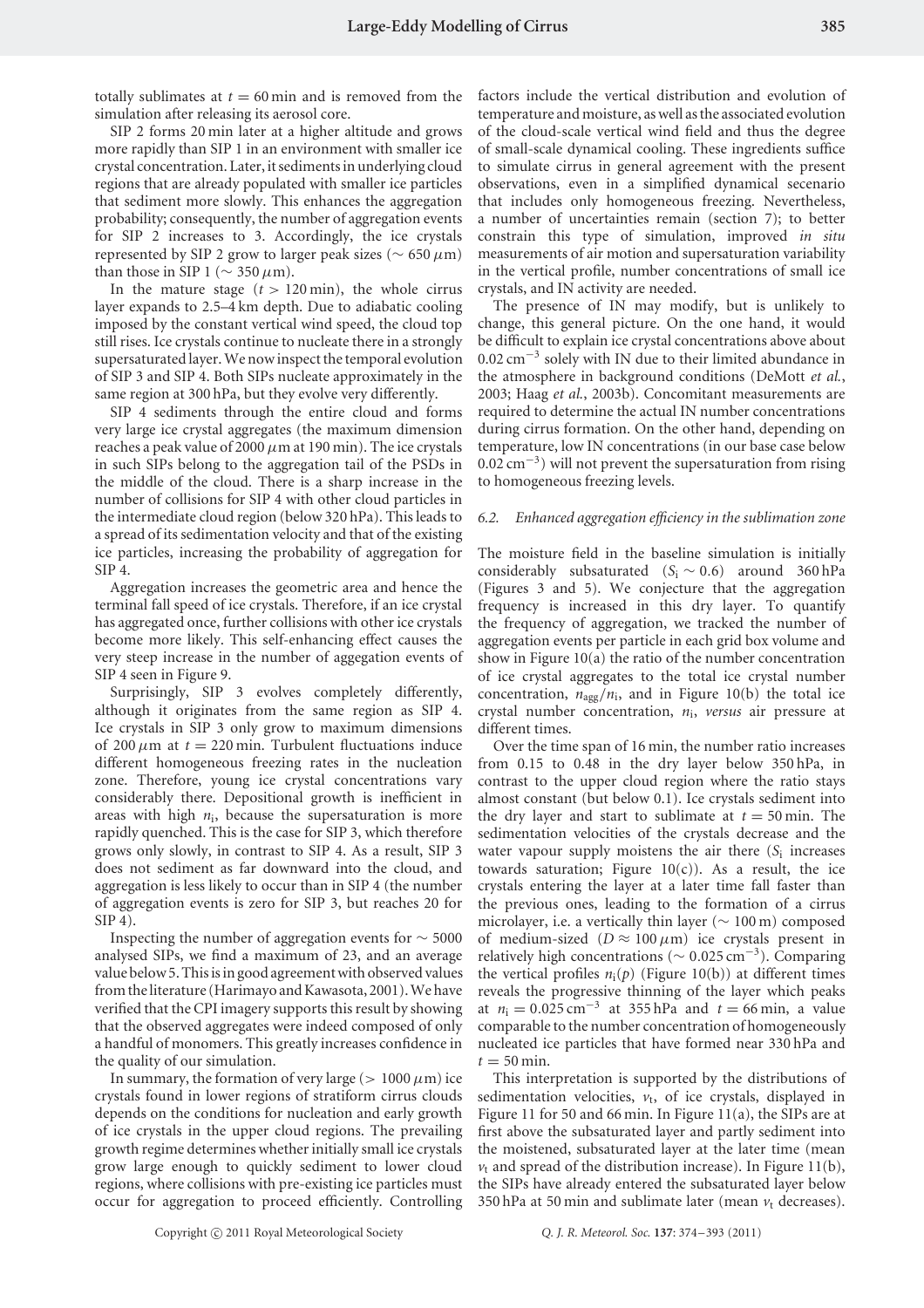

**Figure 10.** Vertical profiles of (a) the ratio of number concentration of aggregates to that of all ice crystals,  $n_{agg}/n_i$ , (b) total ice crystal number concentration  $n_i$ , and (c)  $S_i$ , at 50 min (solid), 58 min (dotted) and 66 min (dashed) in the base case. While  $n_{\text{agg}}/n_i$  increases with time, the region in which many aggregates form narrows (indicated by the decreasing width of the peak in  $n_i$ ), leading to the formation of a sublimation microlayer (see text).

Corresponding snapshots of the 2D distributions of cloud ice water mass fluxes, sedimentation speeds, and other cloud variables are shown in Figure 3 at 50 and 66 min. Sublimation of small ice crystals also occurs in the sublimation layer, reducing  $n_i$ , but this is not identified as the main reason for the increase in  $n_{\text{agg}}/n_i$ .

#### **7. Sensitivity studies**

The meteorological database is not sufficient to fully to judge the impact of parameter variations. In Eq. (1), reconstruct the atmospheric state during cloud evolution *Nh* is the number of horizontal grid points. At the same



**Figure 11.** Probability distributions of sedimentation velocities  $v_t$  at 50 min (solid) and 66 min (dashed) (a) above the subsaturated layer and (b) within the subsaturated layer below 350 hPa. See text for further detail.

(particularly at the cloud scale) and we have already pointed out uncertainties in some of the key microphysical processes. We performed a series of 27 sensitivity runs and thereby study results obtained under variation of numerical and lesswell-known meteorological and microphysical parameters. We define plausible ranges for the imposed parameter variations, deduced from measurement uncertainties or guided by uncertainties in the description of microphysical processes and particle characteristics.

#### *7.1. Domain-integrated (mean cloud) optical depth*

Changing parameters in the sensitivity runs results in a change of the number and position of SIPs, causing statistical noise in the simulated ice phase quantities. Integral properties of the cirrus are more easily intercomparable than local quantities (SK10), because average values are much less affected by statistical noise.

In order to compare the results from different sensitivity studies, we introduce the domain-integrated optical depth  $\overline{\tau}$  (also referred to as mean cloud optical depth):

$$
\overline{\tau} = \frac{1}{n} \sum_{k=1}^{Nh} \tau_k, \quad \tau_k = \int \beta_k(z) \, dz, \tag{1}
$$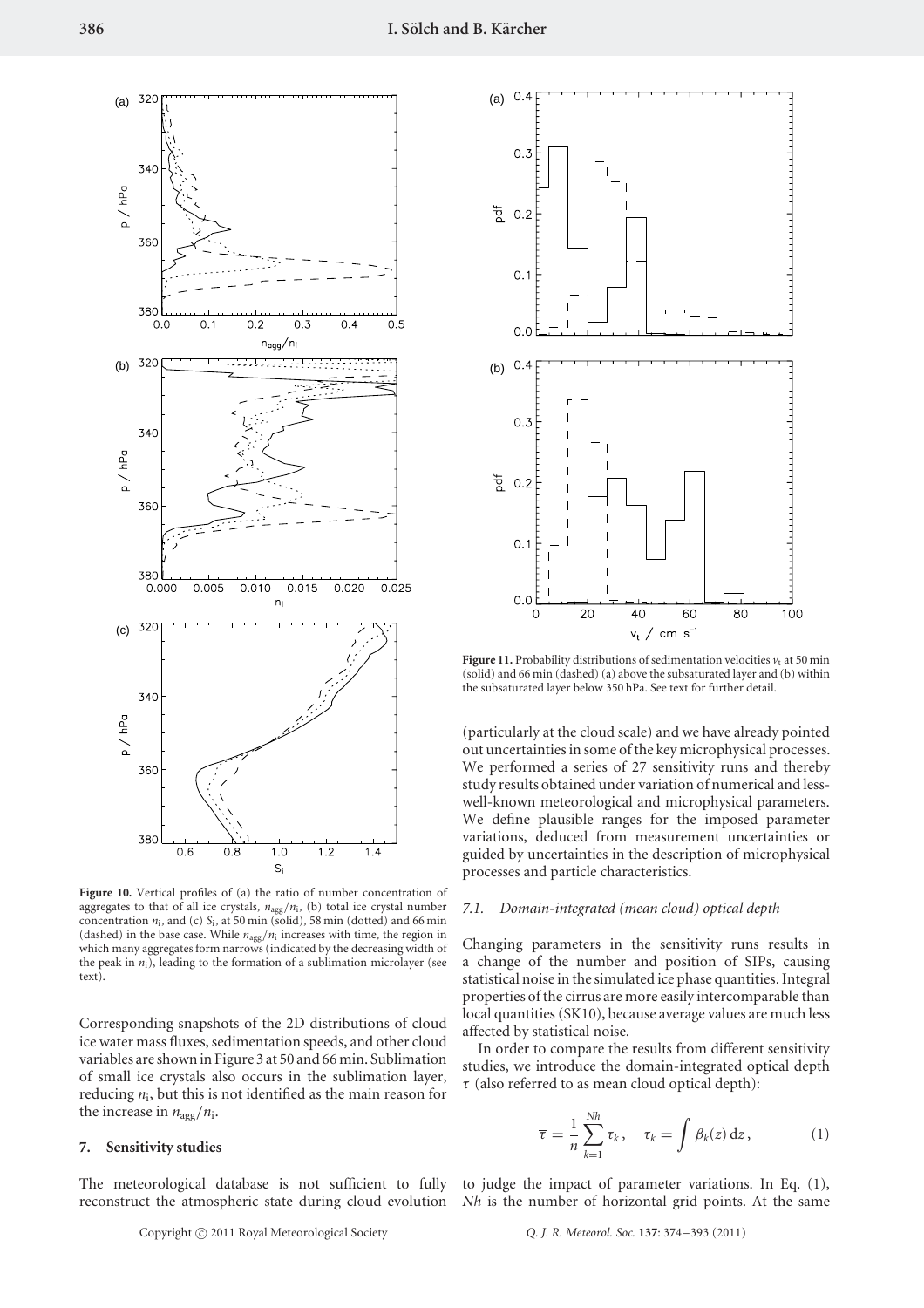time,  $\bar{\tau}$  serves as a measure of the cloud radiative impact. (The underlying mean cloud ice water path and effective ice crystal size as shown in Figure 2 are defined accordingly.) The solar optical depth,  $\tau_k$ , of a vertical column reflects the short wave radiative properties of the cirrus and combines information on the cloud ice water path via IWC, on ice crystal sizes and habits via the effective size,  $D_{\text{eff}}$ , and on the vertical extension of the cloud.

Using a constant, size-averaged extinction efficiency of 2 in the solar spectrum (a safe choice for ice crystals larger than a few  $\mu$ m), we compute the extinction,  $\beta_k$ , (Hansen and Travis, 1974) and the effective particle size,  $D_{\text{eff}}$ , (Yang *et al.*, 2005) in each grid box at altitude *z*:

$$
\beta_k(z) = 3 \frac{\text{IWC}}{\varrho D_{\text{eff}}},\tag{2}
$$

$$
D_{\text{eff}} = \frac{3}{2} \frac{\sum_{i=1}^{N_p} V_i(\Pi_i, D_i) \mathcal{N}_i}{\sum_{i=1}^{N_p} A_i(\Pi_i, D_i) \mathcal{N}_i},
$$
(3)

where  $\rho$  is the bulk ice mass density,  $\Pi_i$  denotes the ice crystal habit,  $N_p$  is the total number of SIP in a grid box, and *Vi* and *Ai* are the crystal volume and projected area, respectively.

To quantify the deviation of a sensitivity run S from the base case B, we determine the relative deviation of  $\bar{\tau}$  as function of time

$$
\Delta \tau(t) = \frac{\overline{\tau}_{\rm S}(t) - \overline{\tau}_{\rm B}(t)}{\overline{\tau}_{\rm B}(t)}.
$$
\n(4)

Table II summarises the results of the different sensitivity runs. In the last two columns, the temporal mean  $\overline{\Delta \tau}$  and standard deviation of  $\Delta \tau(t)$  are provided along with the median  $\Delta \tau$  and 20 and 80 percentiles. Deviations  $\overline{\Delta \tau}$  are especially large if in one run no crystals are present, while there are many cloudy grid boxes in the other run.

Variations in the numerical parameters do not seriously affect  $\overline{\Delta \tau}$ ; the changes are mostly well below 1% (section 7.2) and Table II). Among the parameters exerting the strongest sensitivity in the present study (changes in  $|\Delta \tau|$  exceeding 20%) are (in the order of their relevance) the magnitude of the updraught speed (runs A1, A2), the supersaturation (B1, B2), and the possible impact of IN (run J) (sections 7.3 and 7.4).

#### *7.2. Variation of numerical parameters*

An essential numerical parameter in the LPT approach is the number of SIPs, which depends on details of the model setup (SK10). As noted above, every change in meteorological, microphysical, or numerical parameters implies changes in the number and position of the SIPs tracked in the model and, hence, causes slight differences in the cloud evolution. The results of further studies could therefore, in principle, be masked by a change in sampling statistics. We clarify this issue first.

We performed five sensitivity runs (N1–N5) by varying the number of SIPs between −80% and +40% relative to the base case. This interval covers the range in the number of tracked particles in all other sensitivity runs. The corresponding deviations  $\overline{\Delta \tau}$  are small (below  $\pm 1\%$ ), implying that our base case contains a sufficient number of SIPs to produce robust domain-integrated quantities and that deviations in the sensitivity runs are only marginally affected by this statistical issue.

Concerning variations in the vertical resolution, time step, and the time between subsequent calls of the radiative transfer model, doubling the vertical resolution (i.e. halving the value of  $\Delta z$ , run M), or doubling the temporal resolution (i.e. halving the time steps of all dynamical and microphysical processes, run L), or doubling the time interval during which the net radiative heating terms are updated (run K), result in only small deviations from the base case ( $|\Delta \tau| \sim 1\%$ ), indicating that these parameters have been chosen properly.

We conclude that the EULAG-LCM baseline simulation is very insensitive to variations of the numerical parameters, so that changes in the results from all other sensitivity simulations discussed below are closely related to the respective changes of meteorological and microphysical parameters directly affecting physical processes.

#### *7.3. Variation of meteorological parameters*

According to Table II, the evolution of the simulated cirrus cloud is most sensitive to the imposed vertical wind speed (baseline value  $w_0 = 0.055 \text{ m s}^{-1}$ ). Additional/reduced uplift (run A1/A2) causes enhanced/reduced adiabatic cooling and more/fewer liquid aerosol particles freezing homogeneously. As a result, we find a strong increase/decrease of  $n_i$  and  $\overline{\Delta \tau}$ . These marked sensitivities, around  $\pm 80\%$  for  $\overline{\Delta \tau}$ , confirm the paramount role of dynamical variability on small spatial and temporal scales on the formation of ice and the further evolution and radiative impact of cirrus (Kärcher and Ström, 2003).

Another key sensitivity is tied to the magnitude of the imposed supersaturation. In runs B1 and B2, the entire initial vertical  $S_i$  profile was shifted by  $\pm 10\%$ . Such changes correspond to the largest nominal absolute errors of the radiosonde data (Figure 5). Deviations at individual altitude levels in nature may have been even larger. The imposed *S*<sup>i</sup> changes exert a strong impact on the nucleation and growth of the crystals. The resulting changes in  $\overline{\Delta \tau}$  are substantial, of the order of  $\pm 40\%$ .

The effect of vertical wind shear is rather small, despite a variation of  $\pm 50\%$  in runs C1 and C2. The range for the deviation in the mean cloud optical depth stays below 6%, in general agreement with results from the literature (Marsham and Dobbie, 2005), but it is possible that the assumption of periodic boundary conditions affects this issue.

The feedback from radiation on the evolution of this cloud is small (run D,  $\overline{\Delta \tau} \sim 2\%$ ). As mentioned in section 5, diabatic rates are dominated by latent heat release at cloud top and cloud base, respectively. The latent heat changes outweigh the diabatic effects caused by absorption of solar or absorption and emission of infrared radiation in the present case, in part due to the relatively high temperatures (*>* 215 K). Latent heat effects scale with the ice saturation vapour pressure and become very small at low temperatures, in particular close to the tropopause. In other cases, radiatively induced diabatic effects may become more relevant, depending on the time-scale, cirrus optical depth, and a number of environmental factors controlling the radiative response of thin cirrus.

Radiative effects on ice particle growth and sublimation (run I) exert only a very small impact on the optical depth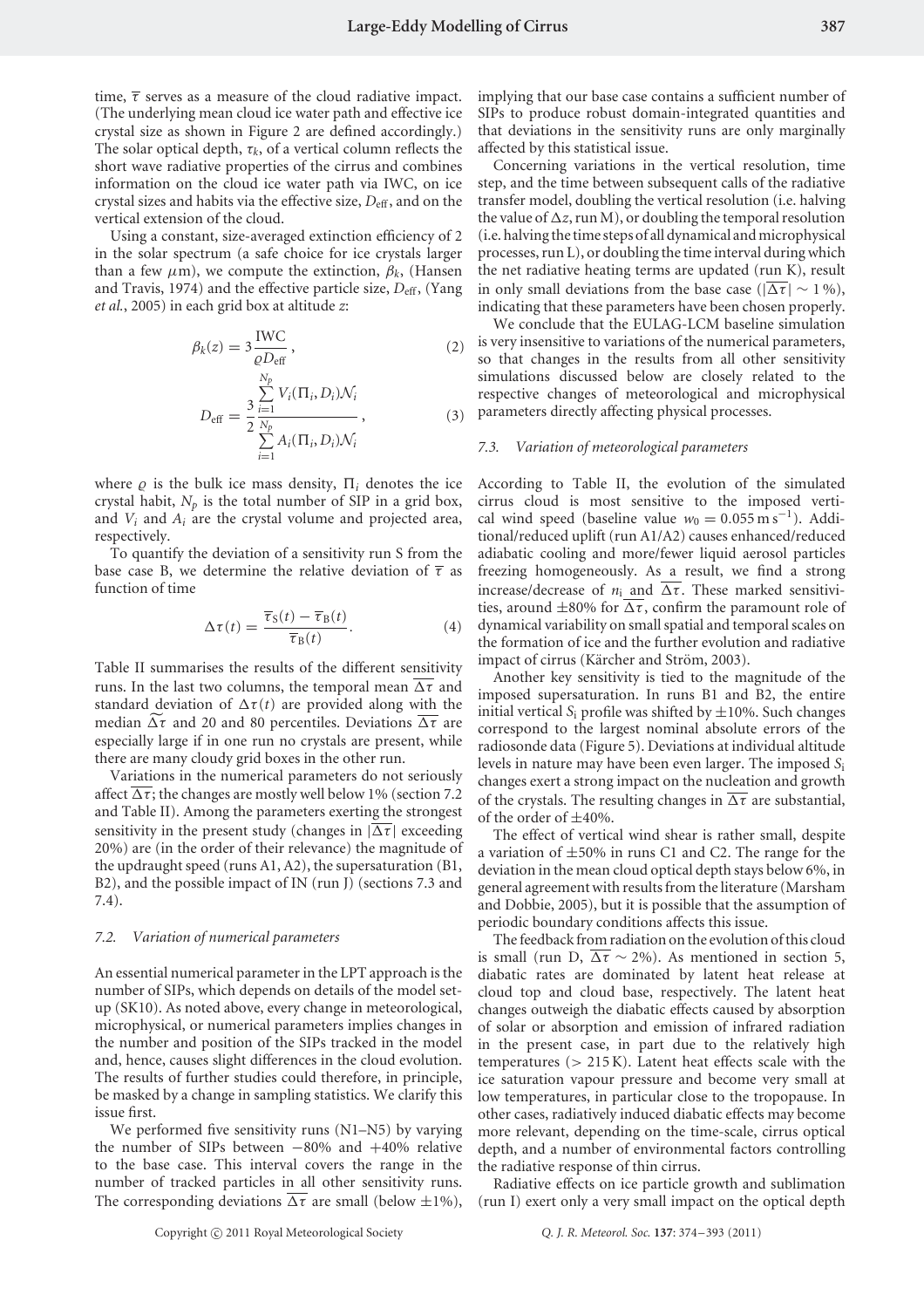| 900 |                      |
|-----|----------------------|
|     | Table II. Summary of |

| Run<br>identifier   | Parameter<br>being varied                          | Typical<br>variation            | $N_{\rm SIP}(\times 10^6)$ | $\overline{\Delta \tau} \pm \sigma$ (%) | $\Delta \tau$ (P20, P80) (%)    |           |
|---------------------|----------------------------------------------------|---------------------------------|----------------------------|-----------------------------------------|---------------------------------|-----------|
|                     | Meteorological parameter                           |                                 |                            |                                         |                                 |           |
| A1                  | $w_0$ (m s <sup>-1</sup> )                         | $+0.02 \text{ m s}^{-1}$ (+33%) | 11.8                       | $+88.69 \pm 58.78$                      | $+84.24 (+43.19, +133.08)$      |           |
| A2                  |                                                    | $-0.02 \text{ m s}^{-1}$ (-33%) | 7.1                        | $-70.54 \pm 12.21$                      | $-70.45(-74.80, -59.17)$        |           |
| $\rm B1$            | $S_{\rm i}$                                        | $+10%$                          | 10.8                       | $+45.18 \pm 64.81$                      | $+37.63$ ( $+4.72$ , $+72.63$ ) |           |
| B <sub>2</sub>      |                                                    | $-10%$                          | 13.7                       | $-40.37 \pm 25.29$                      | $-40.74(-53.85,$                | $-9.01)$  |
| C1                  | $\frac{\partial u}{\partial z}$ (s <sup>-1</sup> ) | $+0.001 s^{-1}$ (+50%)          | 11.9                       | $-0.80 \pm 21.17$                       | $+4.15(+1.78,$                  | $+7.59$ ) |
| C <sub>2</sub>      |                                                    | $-0.001 s^{-1} (-50\%)$         | 12.9                       | $-5.66 \pm 8.27$                        | $-3.48$ ( $-4.73$ )             | $-1.73)$  |
| $\mathbf D$         | Radiation                                          | off $(-100)\%$                  | 12.7                       | $+1.55 \pm 2.39$                        | $+1.73(+0.89,$                  | $+2.64)$  |
| 3D                  | 3D run                                             | $+1D$                           | 535.0                      | $-15.29 \pm 6.27$                       | $-13.54(-19.28,$                | $-8.88$ ) |
|                     | Microphysical parameter                            |                                 |                            |                                         |                                 |           |
| E1                  | Habit $\Pi_i$                                      | C <sub>2a</sub>                 | 11.5                       | $+11.15 \pm 10.29$                      | $+9.54$ ( $+5.69$ , $+13.53$ )  |           |
| E2                  |                                                    | C1e (60%)                       | 10.9                       | $-11.57 \pm 3.15$                       | $-11.90(-12.45,$                | $-9.93)$  |
| F1                  | $v_{t}$                                            | $+50%$                          | 11.2                       | $-7.79 \pm 4.61$                        | $-7.86(-11.94,$                 | $-4.63)$  |
| F2                  |                                                    | $-50%$                          | 14.2                       | $+5.94 \pm 5.19$                        | $+7.00(+1.82,$                  | $+11.45)$ |
| G1                  | $E_{\rm a}$                                        | $+0.25 (+33\%)$                 | 12.5                       | $-3.43 \pm 2.22$                        | $-2.99(-5.54,$                  | $-0.81)$  |
| G2                  |                                                    | $-0.25(-33%)$                   | 12.8                       | $+3.39 \pm 2.99$                        | $+3.61(+0.73,$                  | $+6.92)$  |
| G <sub>3</sub>      | No aggregation                                     | $-0.75(-100\%)$                 | 13.2                       | $+10.40 \pm 8.62$                       | $+8.69(+3.45,$                  | $+21.09)$ |
| H1                  | $\alpha_{\rm v}$                                   | $+0.5$ ( $+100\%$ )             | 12.3                       | $-1.77 \pm 0.99$                        | $-1.81$ ( $-2.33$ )             | $-1.39)$  |
| H <sub>2</sub>      |                                                    | $-0.25(-50\%)$                  | 13.2                       | $+3.05 \pm 1.59$                        | $+3.39(+2.83,$                  | $+3.95)$  |
| $\rm I$             | $H_{R,i}$                                          | on $(+100\%)$                   | 12.6                       | $-0.78 \pm 1.28$                        | $-0.33(-1.94,$                  | $+0.54)$  |
| I                   | Nucleation                                         | +heterogeneous                  | 34.2                       | $-20.29 \pm 49.68$                      | $-22.84(-45.53,$                | $-3.03)$  |
| Numerical parameter |                                                    |                                 |                            |                                         |                                 |           |
| K                   | $\Delta t$ (radiation)                             | $+40 s (+100\%)$                | 12.7                       | $-0.09 \pm 0.63$                        | $-0.09$ ( $-0.59$ )             | $+0.68)$  |
| L                   | $\Delta t$ (dynamics,<br>microphysics)             | $-50%$                          | 18.2                       | $+1.05 \pm 1.84$                        | $+1.09(-0.12,$                  | $+1.90)$  |
| $\mathbf M$         | $\Delta z$                                         | $-50%$                          | 26.3                       | $-0.97 \pm 11.14$                       | $+0.85(-0.42,$                  | $+3.68)$  |
| N1                  | $N_{\rm SIP}$                                      | $+5.5 \times 10^6 (+40\%)$      | 18.2                       | $-0.32 \pm 0.64$                        | $-0.23$ ( $-0.56$ )             | $+0.17)$  |
| N2                  |                                                    | $+3.2 \times 10^6$ (+25%)       | 15.9                       | $-0.62 \pm 0.76$                        | $-0.36$ ( $-1.08$ )             | $+0.07)$  |
| N3                  |                                                    | $-3.5 \times 10^6$ ( $-30\%$ )  | 9.2                        | $+0.82 \pm 0.94$                        | $+1.12$ ( $+0.30$ ,             | $+1.40)$  |
| N <sub>4</sub>      |                                                    | $-8.8 \times 10^6$ ( $-70\%$ )  | 3.9                        | $-0.29 \pm 4.65$                        | $-0.12$ ( $-1.22$ ,             | $+1.67)$  |
| N <sub>5</sub>      |                                                    | $-10.0 \times 10^6$ (-80%)      | 2.6                        | $-0.94 \pm 6.96$                        | $-1.56$ ( $-2.67$ ,             | $+1.65)$  |

the sensitivity analysis for the case-study ARM IOP on 9 March 2000. Parameter settings of the base case are provided in Table I.

 $\overline{\Delta \tau}$  is the temporal mean of  $\Delta \tau$  (defined in Eq. (4)), with associated standard deviation  $\sigma$ .

 $\widetilde{\Delta \tau}$  is the corresponding median, with associated 20 and 80 percentiles (in brackets).

C1e hexagonal columns; C2a bullet rosettes

of the cloud ( $\overline{\Delta \tau} \sim 1\%$ ). This is conceivable, as those effects become important only in a narrow range around ice saturation. The volume of cloudy air that is close to saturation is small compared to the entire cloud volume, as can be estimated from Figure 3(b, d; contours). We recall that such effects have been entirely neglected in the baseline run (Table I).

The sensitivity analysis has been performed in 2D, because very high resolution meteorological and thermodynamical (numerical or experimental) data have not been available for initialisation. We conducted a full 3D simulation (run 3D) by extending the model domain with 64 grid cells in the third dimension, *y*, using the same horizontal grid spacing,  $dy = dx = 30$  m. We use the same initial vertical profiles as in the 2D runs for the entire domain. Adding the extra spatial dimension allows us to study the impact of changes in the turbulence scheme on the development of the cloud system. The number of SIPs tracked corresponds roughly to run N5, so we compare the results to the corresponding simulation. The impact on the optical depth is moderate ( $\overline{\Delta \tau} \sim 15\%$ ) compared to changes in the vertical wind speed or the moisture field. The resulting change in  $\overline{\Delta \tau}$  is mainly caused by less vigorous updraughts and downdraughts during cloud formation in the 3D case than in the 2D run.

# *7.4. Variation of microphysical parameters*

In the simulations, the ice crystal habits affect cloud evolution via ice particle sedimentation velocity (directly determined by the habit), ice mass growth rate (various correction factors for the diffusional water vapour uptake rate are habit-dependent), the effective radius entering the radiation code (its definition depends on habit) and the aggregation rate (the effective collision area derived from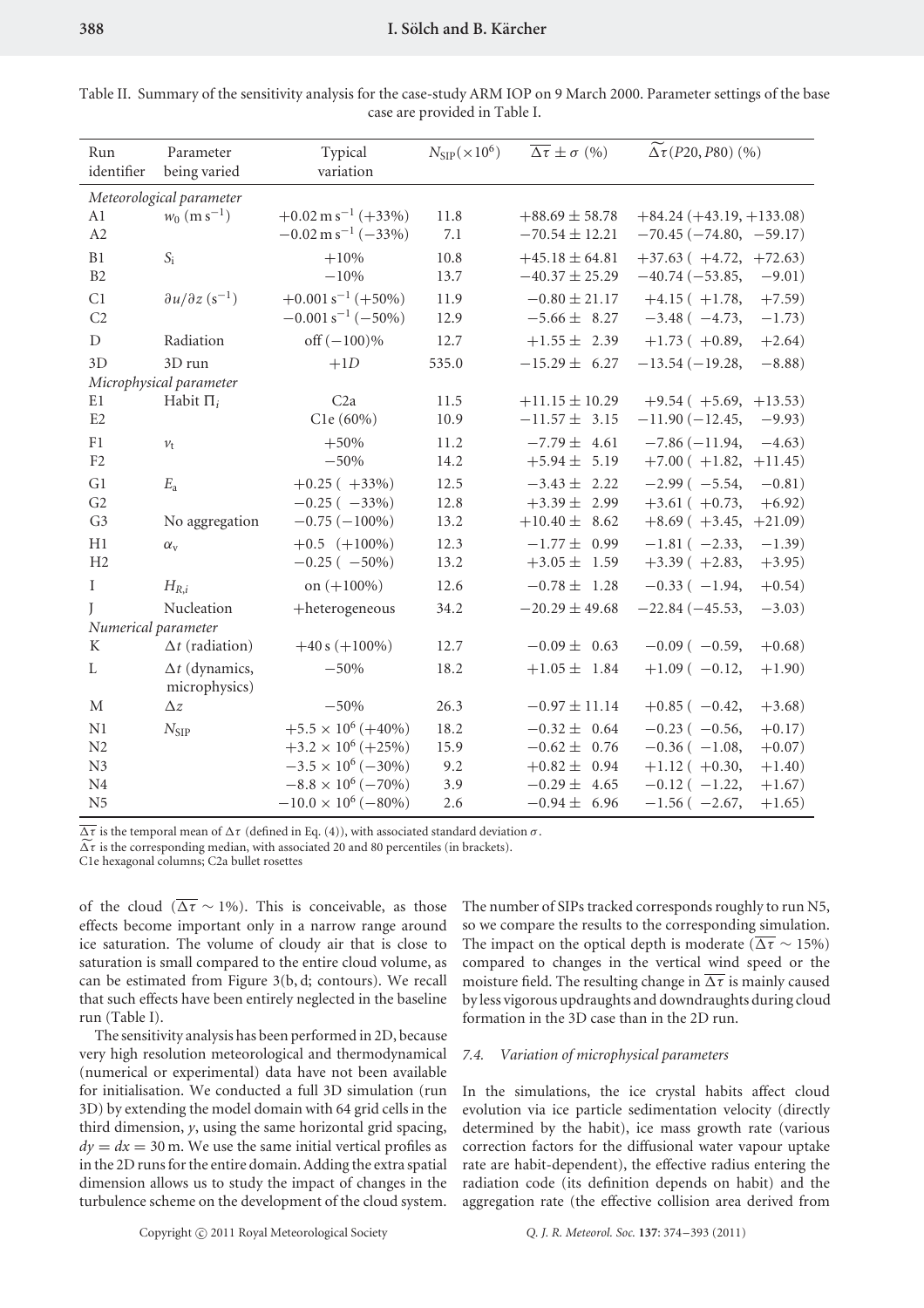the projected ice particle areas is habit-dependent). We make explicit assumptions about the ice particle habits consistent with the ARM IOP observations, as compiled in Table I. Based on the CPI images, we prescribe the mass- and area-dimensional relationships using empirical relationships (SK10). Neither the exact shape of individual ice crystals, nor the partitioning into different habit categories in the cirrus can be predicted owing to the lack of a physically based treatment of habit evolution.

To study the impact of habit assumptions on  $\overline{\Delta \tau}$ , we performed two sets of simulations (E1, E2 and F1, F2). In run E1, we increase the amount of hexagonal columns in the imposed particle habit mix from 30% to 60%. In run E2, we alter the mass-dimensional power law coefficient for bullet rosette-shaped crystals from the one presented in Heymsfield *et al.* (2002) to that of Mitchell (1996). In runs E1 and E2, the habit-induced changes simultaneously affect sedimentation velocities, ice mass growth rates, ice particle effective radii, and aggregation rate. In runs F1 and F2 only the sedimentation velocities  $v_t$  are changed by  $\pm 50\%$ , corresponding to differences of  $v_t$  for crystals of equal mass but different habit (Heymsfield and Westbrook, 2010). We use the terminal fall speeds from Mitchell and Heymsfield (2005) in our simulations (SK10), but point out that substantial uncertainties (up to a factor of 2) remain in specifying fall speeds for aggregates (Heymsfield and Westbrook, 2010). The factor of 2 motivates changes of the fall speed by  $\pm 50\%$  in the cases F1 and F2.

We find that the particle habit has a limited impact on the simulated mean cloud optical depth (changes about  $\pm 10\%$ ) for E1 and E2. From F1 and F2 (changes about  $\pm$ 7%), we conclude that the above habit-induced changes of  $\overline{\Delta \tau}$  of at most  $\pm 12\%$  are largely caused by resulting changes of the sedimentation velocities. The changes induced by the habit-dependence of the other variables (as noted above) are much smaller. In cloud-resolving models, it is therefore important to use accurate values for the terminal fall speeds and to maintain consistency between microphysical and optical processes with the assumed habits.

The deposition coefficient for water vapour on ice, *α*v, controls the growth rate of small (∼ 1*µ*m) ice particles (sizes comparable to the mean free path of air molecules in the upper troposphere), e.g. during the nucleation phase (Kärcher and Lohmann, 2002). In the literature, a large range of values 0.01–1.0 (Peter *et al.*, 2006) has been noted, but the values from different studies are not always intercomparable (since supersaturation levels, ice-forming nuclei composition and size, and other crucial parameters are different).

Variations of  $\alpha$ <sub>v</sub> between 0.25 and 1 (runs H1 and H2) only slightly modify the simulated  $\Delta \tau$  values (within  $\pm 3\%$ ). This is because depositional growth takes place mostly in the diffusion regime, which is not affected by  $\alpha_{v}$ . We find a significant influence of the deposition coefficient for a major reduction to  $\alpha$ <sub>v</sub> = 0.05. The change in mean cloud optical depth then increases to  $\sim$  30%. In this case, the depositional mass growth rate is influenced by gas kinetic effects and scales almost linearly with  $\alpha$ <sub>v</sub> for small ice particles shortly after ice nucleation. However, with such a small  $\alpha$ <sub>v</sub> value, we do not reproduce the observed ice particle concentrations any longer. Instead, too many ice particles form which generally stay too small. These results are broadly consistent with earlier comparisons between models and observational studies (Kärcher and Ström, 2003; Haag et al., 2003a).

For the base case, we assume homogeneous freezing as the sole pathway for ice formation (section 4.1). In run J we additionally prescribe a spatially homogeneous population of bare mineral dust deposition IN with an assumed total number concentration of  $n_p = 0.002$  cm<sup>-3</sup>, within the range of values representing background conditions, as motivated by other atmospheric observations (DeMott *et al.*, 2003; Haag and Kärcher, 2004). The present field observations provide no clues to whether IN had been present at all.

The nucleation properties of the IN in our model are taken from laboratory measurements of mineral dust aerosols (Möhler *et al.*, 2006). The corresponding formation rate of ice crystals is

$$
\frac{\mathrm{d}n_{\rm i}}{\mathrm{d}t} = \zeta \, \frac{\mathrm{d}S_{\rm i}}{\mathrm{d}t} \, n_{\rm p} \,,
$$

where  $\zeta = 3.3$  characterizes the IN activation spectrum, i.e. the fraction of IN nucleating ice in a given range of supersaturation. A steeper activation spectrum results in higher *ζ* values, and *ζ* also contains information on the threshold ice saturation ratio,  $S_0$ , for the onset of heterogeneous ice nucleation. In run J, we use the lowest value suggested by the laboratory data,  $S_0 = 1.04$ . Such a low value of  $S_0$  triggers ice formation much earlier than in the baseline simulation. The largest changes in  $\Delta \tau$  are simulated in the first hour of cirrus formation. The quenching of the supersaturation by the heterogenously formed ice crystals delays homogeneous freezing of supercooled liquid aerosol droplets. As soon as homogeneous frezing commences, *τ* starts to increase rapidly and the subsequent evolution of the mean cloud optical depth becomes similar to the base case, i.e. the influence of IN diminishes during the aging of the cloud. Thus, the rather large values of  $\overline{\Delta \tau}$  and  $\Delta \tau$  mainly arise in the early stage of the cloud evolution.

In section 5 we noted that some of the observed large particles in the base case were lacking in the upper cloud region. We attributed this to an overlying thin cirrus cloud. The inclusion of efficient IN does trigger additional ice formation at locations where the homogeneous freezing threshold is not reached. Figure 8 supports this notion. In this case, with IN included in the simulation (Figure 8(b)), large ice crystals with maximum dimensions up to  $\sim$  $2000 \mu m$  are present in the PSD in the uppermost spiral (lower red-dashed curves). The initial vertical profile of *S*<sup>i</sup> (Figure 5(a)) limits the role of IN to nucleate ice at lower levels (400–450 hPa) unless these IN nucleate ice already slightly above saturation.

We point out that IN concentrations *>* 0*.*01 cm−<sup>3</sup> would begin to supress homogeneous freezing in our simulations, in which case we would start to disagree considerably with the observations. As this upper limit IN concentration is within the expected range of tropospheric background IN concentrations *<* 0*.*01–0.03 cm−<sup>3</sup> in northern midlatitudes (DeMott *et al.*, 2003; Haag *et al.*, 2003b), and the actual IN concentrations have not been measured during the ARM IOP, we cannot rule out that the evolution of the real cloud system was indeed influenced (but unlikely controlled) by a small number of IN, such as prescribed in run J. We recall that ice forms very early (slightly above saturation in run J). Coating IN with layers of supercooled solutions may increase  $S_0$  towards the high homogeneous freezing levels (Cziczo *et al.*, 2009). Details depend sensitively on the assumed updraught speed, initial supersaturation, and on the IN composition (ice nucleation mechanism).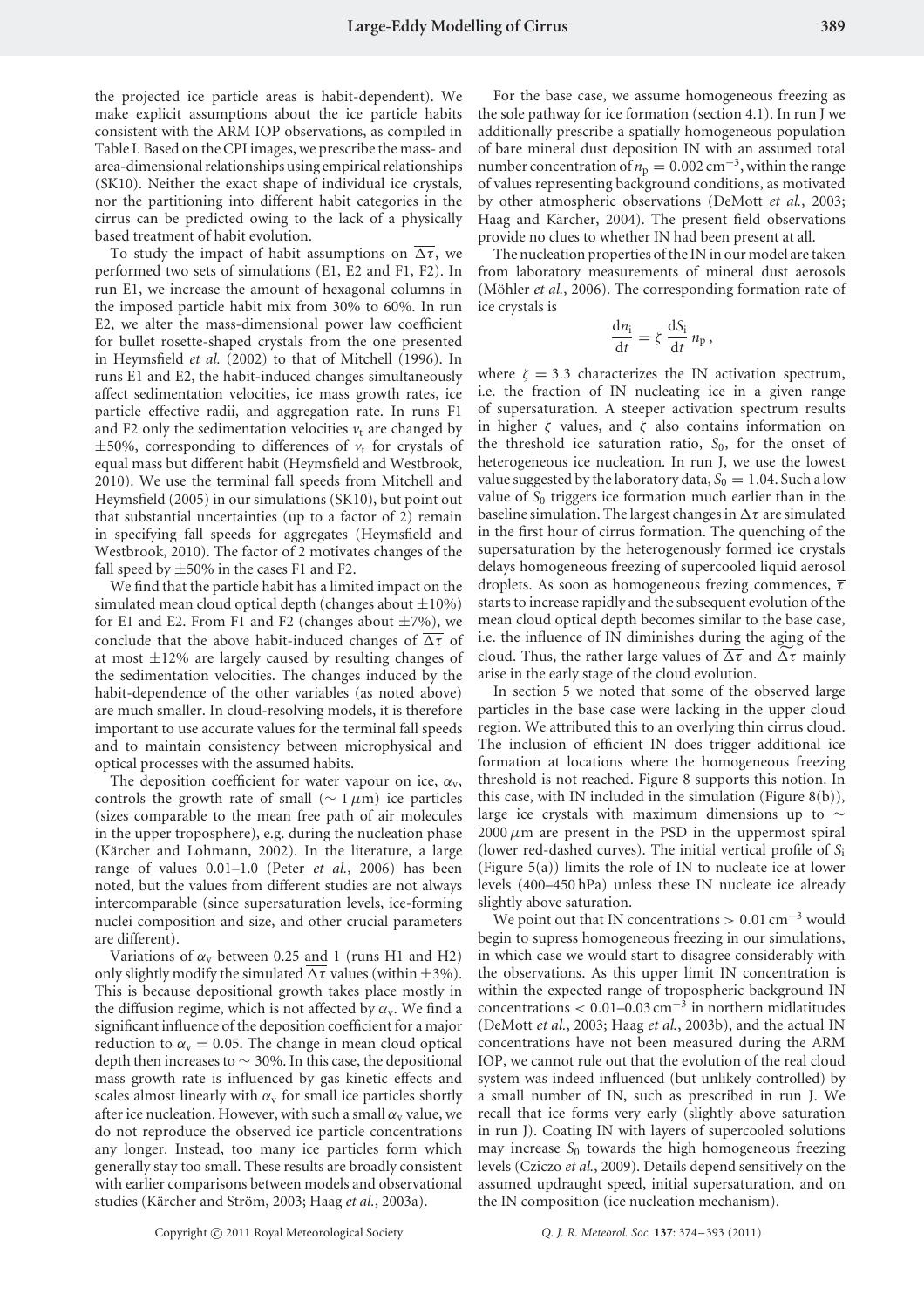

**Figure 12.** (a) shows the temporal evolution of the domain-integrated (mean cloud) optical depth,  $\overline{\tau}$ , in the baseline case (solid curve,  $E_a = 0.75$ ) and in the sensitivity runs G1–G3 (other curves). The most efficient aggregation *E*<sup>a</sup> = 1 occurs in run G1 (dotted), and no aggregation in run G3 (dashed thin,  $E_a = 0$ ); run G2 is the intermediate case (dashed bold,  $E_a = 0.5$ ). The grey shaded area covers the evolution of  $\tau$  for all sensitivity studies compiled in Table II. The white hatched area indicates the time window where the simulated cirrus most likely passed the CF and observations of *τ* are available (Comstock *et al.*, 2007), which hint at  $2 < \overline{\tau} < 3$ . (b) shows the relative deviation  $\Delta \tau(t)$  from the baseline case and corresponding temporal means  $\overline{\Delta \tau}$ (horizontal lines).

In summary, we found that none of the sensitivity studies led to a better overall agreement with the observations than our baseline simulation. To make progress in future work, several of the uncertain meteorological and aerosol-related parameters need to be better constrained by observations.

## *7.5. Influence of the aggregation efficiency on the aggregation process and cloud evolution*

In the sensitivity runs G1–G3, the constant aggregation efficiency parameter, *E*a, was varied between 0 and 1 to study the impact of aggregation on cloud evolution. Aggregation becomes increasingly likely as *E*<sup>a</sup> increases, leading to the formation of larger clusters that sediment more quickly.

Figure 12 shows the temporal evolutions of the mean cloud optical depth,  $\overline{\tau}(t)$ , and the relative deviations  $\Delta \tau(t)$ from the base case. (The underlying domain-integrated ice water path and effective size are shown in Figure 2.) Shutting off aggregation entirely in run G3 ( $E_a = 0$ ) contradicts the aircraft measurements (Figure 13). Upon increasing *E*a, *τ* decreases, especially at later times. Furthermore, the width of the entire PSD broadens because the spread of the large particle mode ( $D > 500-700 \,\mu m$ ) increases (Figure 13). The large particles from run G1 ( $E_a = 1$ ) sediment most rapidly, enhancing the ice mass flux from the upper and middle part of the cirrus to the lower (subsaturated) regions. Thus, the enhanced aggregation efficiency *E*<sup>a</sup> contributes to an enhanced reduction of ice crystal number and mass concentration in this case. This explains the successive reduction of *τ* at later times in the simulations G3→G2→G1  $(E_a = 0 \rightarrow 0.5 \rightarrow 1)$ . If the ice-supersaturated layer was vertically thinner (thicker) than modelled, the mean cloud optical depth would correspondingly be smaller (larger) and the effect of varying  $E_a$  on  $\overline{\tau}$  would be more (less) pronounced. However, for (geometrically) thin cirrus, aggregation is expected to be less effective.

From the PSDs shown in Figure 13, we confirm the importance of the aggregation process to explain the exponential aggregation tail for particles with  $D > 500-700 \,\mu$ m. Without aggregation (run G3), we do not obtain a large ice crystal mode and the PSD drops sharply at  $D \approx 500 \,\mu$ m. This disagrees with the observations and implies that the PSD evolves in two distinct growth regimes. Depositional growth mainly characterizes the shape of the PSD at the small size end, while the exponential large size tail is controlled by aggregation processes (in the absence of liquid water, as observed). In the presence of supercooled liquid cloud or raindrops, riming and perhaps ice crystal break-up may additionally affect the PSD. Furthermore, the results presented in Figure 8((a) baseline case; (b) run J) demonstrate that the inclusion of few IN modifies the large particle population as well, potentially improving the comparison with some of the observations.

#### **8. Summary and recommendations for future work**

In the present work, we applied a cloud-resolving model with explicit aerosol and ice microphysics and Lagrangian ice particle tracking to simulate the formation and evolution of a deep stratiform cirrus cloud observed during the US ARM IOP on 9 March 2000. The aircraft data sampling procedure (drifting Lagrangian spiral descent flight tracks) has been repeated in the model to enable the closest possible comparison to these measurements. We have presented a very detailed comparison between simulation results and a number of observations from different platforms (aircraft, active remote sensing instruments, and radiosondes).

Our model is capable of explaining the evolution of the cirrus over 4 h and predicting most of the observed cloud properties. Homogeneous freezing was found to be the major pathway for ice formation, leading to total, averaged ice crystal concentrations of 0.1 cm−<sup>3</sup> of air in upper cirrus formation regions. We confirm the paramount role of dynamical variability on small spatial and temporal scales in determining the formation of ice and the further evolution and radiative impact of cirrus. The factors controlling aggregation, i.e. the formation of large, precipitating ice crystals, were investigated. A comprehensive sensitivity analysis pointed at several meteorological and microphysical parameters to which the simulated cloud properties were most sensitive. Therefore, the results of this study may serve as a guide for designing modelling (including theory)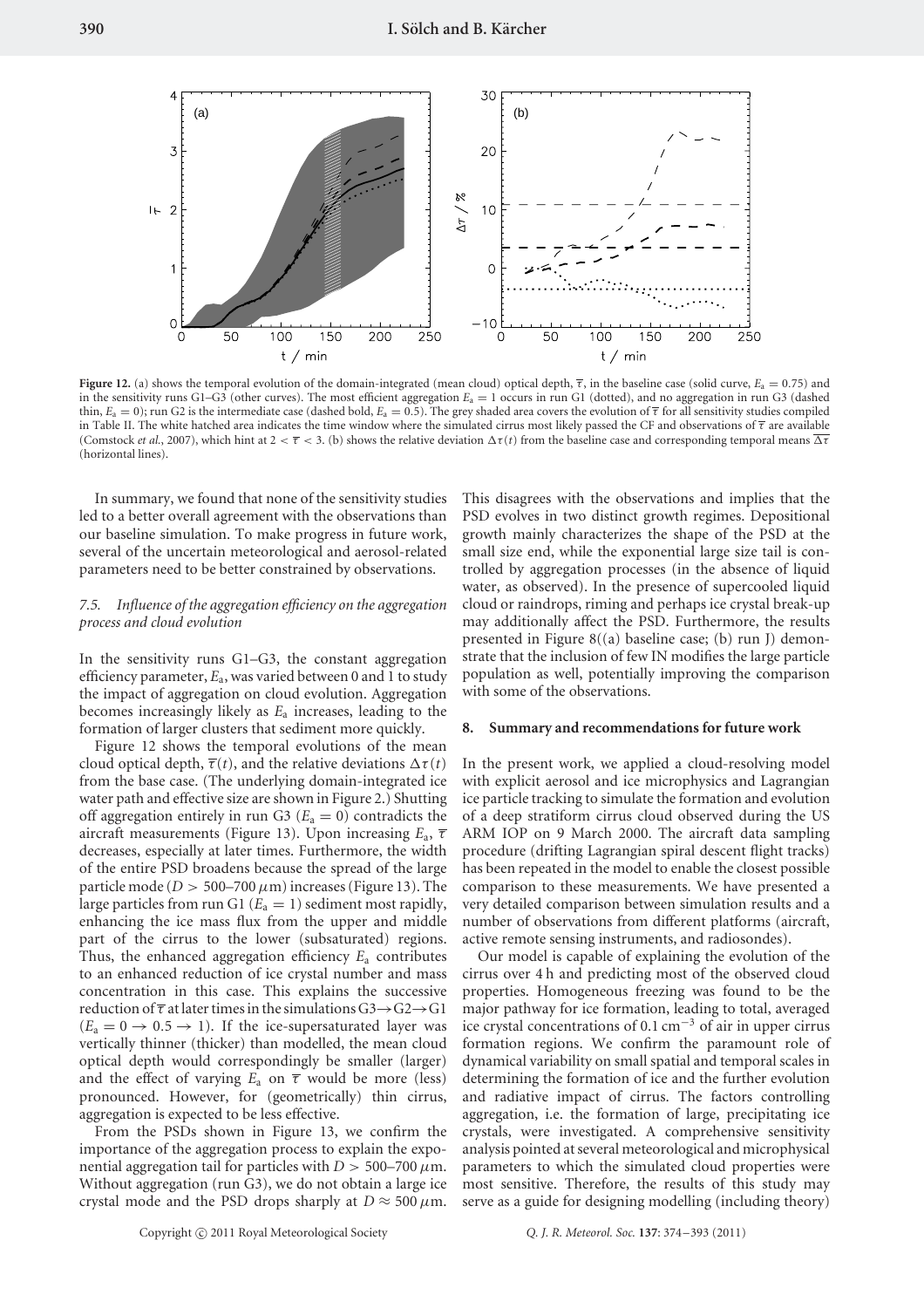

Figure 13. Mean ice particle size distributions sampled over all cloudy grid boxes from sensitivity runs G1–G3 and the base case in the mature cloud stage roughly 3 h after formation (at  $t = 168$  min). Line styles are as in Figure 12. The case without aggregation (G3, thin dashed curve) only predicts the small mode, in striking contrast to the field measurements (Figure 8).

and observational strategies (including laboratory and field measurements) in future work.

We directly simulated aggregation due to differential sedimentation for the first time on a particle-by-particle basis in a realistic cloud environment. This process needs to be included in order to explain the existence of ice crystals with maximum dimensions  $> 500-700 \,\mu \text{m}$ , as observed in the field study. On average, modelled and observed aggregates contain about five pristine ice crystals. The process-based treatment of aggregation demonstrates that the formation of very large ( $> 2000 \mu m$ ) ice crystals present in the lower cirrus cloud regions depends on the conditions for nucleation and early growth of ice crystals in the upper cloud regions and requries vertically extended cloud regions. It is not necessary to invoke the presence of heterogeneous IN for aggregation to proceed efficiently.

Our simulations point at very efficient aggregation in the relatively dry sublimation zone of deep cirrus. This is because ice crystals sediment into (subsaturated) regions with an enhanced water vapour content (which leads to an increase of their fall speeds relative to the motion in the same layer without enhanced moisture). The enhanced moisture originates from the sublimation of preceding ice crystals (which leads to a decrease of their fall speeds, so that they can be captured by the faster sedimenting ice crystals). This mechanism causes the formation of a very narrow (100 m) sublimation microlayer in the simulated cloud. In this layer, a large fraction (*>* 50%) of ice crystals are aggregates and total ice crystal number concentrations there reach values up to  $\sim$  0.02 cm<sup>-3</sup>.

Future simulations of this type would benefit from advances in theories describing the hydrodynamical and microphysical components of the aggregation efficiency parameter (e.g. size- and habit-dependencies), as well as a physically based treatment of ice crystal habits (including their effect on terminal fall speeds) as a function of crystal structure and environmental conditions affecting the evolution of the shapes of individual ice crystals.

When averaged over the entire developed cloud, ice PSDs exhibit two distinct modes. Each mode repesents a unique growth regime. Diffusional growth (uptake of water vapour from the gas phase) only leads to pristine ice crystals with maximum dimensions of at most ∼ 500*µ*m (the small size mode). The small mode contain the nucleation mode (maximum dimensions roughly  $<$  50  $\mu$ m). In cirrusgenerating cells, the nucleation mode may control the properties of the small mode. The larger ice particle mode develops via aggregation of pristine ice crystals. The small (large) mode predominantly occurs in upper (lower) cloud layers, but large (small) crystals may be present in upper (lower) cloud layer as well. There is a continuous transition between the two size modes, as no critical threshold exists for the generation of the large mode (as is the case for the production of rain from cloud droplets in warm clouds via collision–coalescence).

We found that the impact of assumed, very efficient IN on the cloud mean optical depth diminished rapidly during aging of the cloud. This strongly suggests that such IN did not control the evolution of the observed cloud system. Uncertainties in other meteorological and microphysical parameters affected the cloud optical depth as much as (or more than) IN. Although we may imagine cases where IN are needed to explain a specific measurement, observational case studies and related model analyses of many more different cirrus cloud types (including thin tropical and polar cirrus) are required to judge whether this finding is globally representative. Only then will it be possible to decide whether it is important to treat IN in great detail in advanced parametrizations of cirrus formation in global climate models. In this regard, we recall that the main purpose of climate models is not to resolve individual clouds, but to capture their mean climate impact, which primarily depends on the cloud optical depth and fractional coverage. The cloud mean optical depth is not sensitive to uncertainties in the aggregation efficiency parameter in the present case, implying that the larger number of small (unaggregated) ice crystals dominated this variable.

Our simulations led to results in agreement with the observations only when using a deposition coefficient *>* 0*.*1 for water vapour molecules impinging on the ice crystal surfaces. Employing lower values significantly overestimates the number concentration of ice crystals from homogeneous freezing. We could not rule out that a small number of heterogeneous IN ( $\leq 10 \ell^{-1}$  of air) could have affected the cirrus cloud in nature. Such low number concentrations would be consistent with previous estimates of the background concentration of heterogeneous IN. Uncertainties remain concerning the use of different values for the deposition coefficient in the case of freezing liquid droplets (requiring high supersaturations) or nucleation of ice at solid particle surfaces (in the case of low superaturations/ice nucleation thresholds).

The authors acknowledge the substantial efforts needed to prepare, organise and perform the observational case-study. Nevertheless, an important lesson learned from the present work is that the database does not allow us to fully constrain simulations at this very detailed level of modelling. We have determined the cloud-scale evolution of the vertical wind field, variability in cooling rates, initial vertical profile of ice supersaturation, number concentrations of small ice crystals from the nucleation mode, and spatial distribution and properties of heterogeneous IN as essential to better understand cirrus formation and development. Therefore,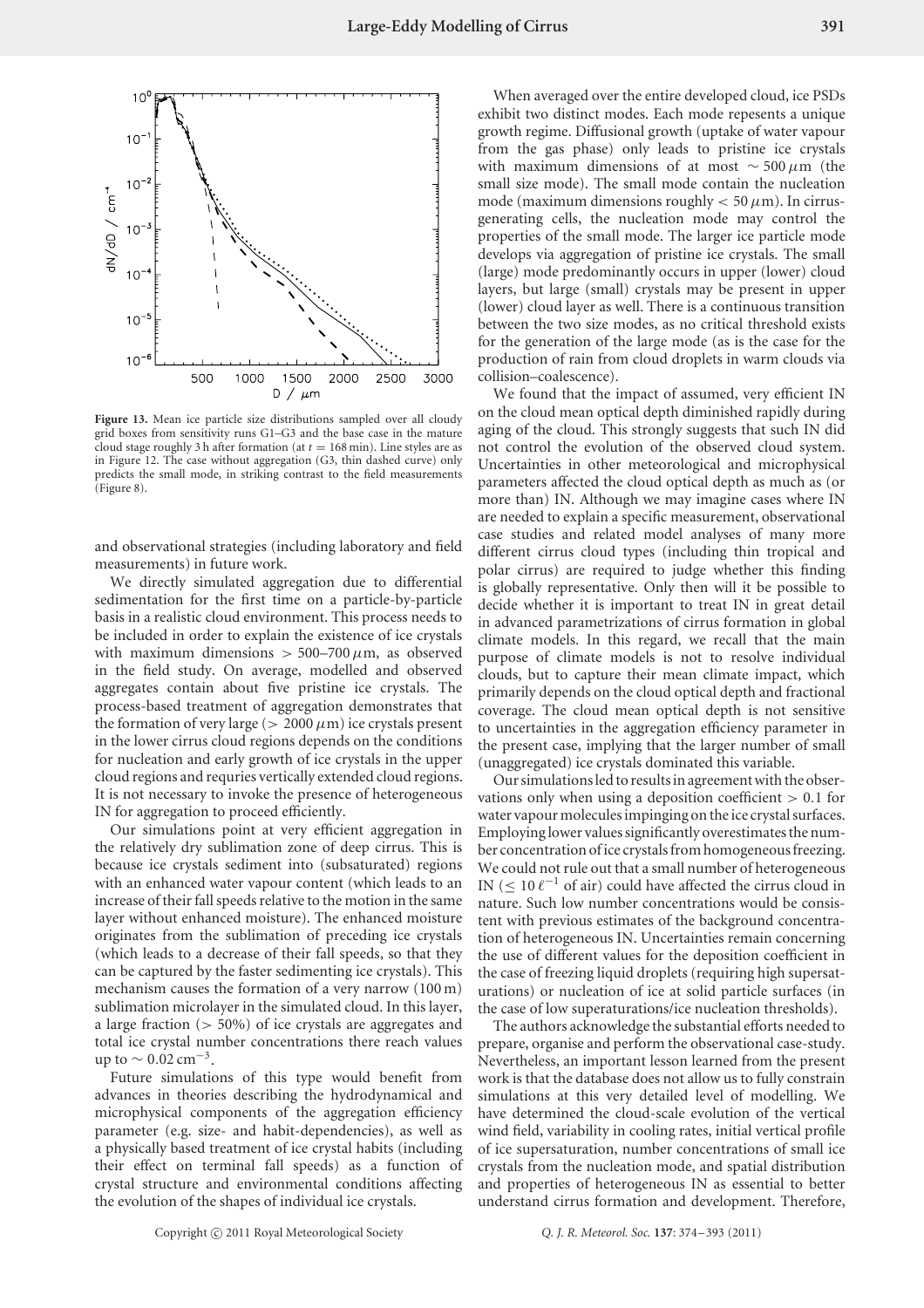those meteorological and aerosol-related parameters also need to be measured in future observations to provide tighter constraints for cirrus cloud-resolving models.

#### **Acknowledgements**

Data were obtained from the ARM program sponsored by the US Department of Energy (DOE). The simulations have been carried out at the European Centre for Medium-Range Weather Forecasts (ECMWF, Reading, UK) and at Deutsches Klimarechenzentrum (DKRZ, Hamburg, Germany). We are grateful to Steven Dobbie and Huiyi Yang (University of Leeds, UK) for managing and guiding the GEWEX GCSS WG 2 and to Andy Heymsfield for helpful comments on a preliminary version of this manuscript. This work was supported in part by the Helmholtz Association of German Research Centres (HGF) Virtual Institute 'Aerosol–Cloud Interactions' (VI-ACI) and by the European integrated project 'Stratosphere–Climate Links With Emphasis on the UTLS' (SCOUT-O3).

#### **Appendix A**

| <b>Abbreviations</b> |                                           |   |
|----------------------|-------------------------------------------|---|
| ARM                  | Atmospheric Radiation Measurement         |   |
| CF                   | <b>ARM Central Facility</b>               |   |
| <b>CPI</b>           | Cloud Particle Imager                     |   |
| <b>CVI</b>           | Counterflow Virtual Impactor              |   |
| <b>DLR</b>           | Deutsches Zentrum für Luft- und Raumfahrt |   |
| GCSS                 | GEWEX Cloud System Study                  | ŀ |
| <b>GEWEX</b>         | Global Energy and Water Cycle Experiment  |   |
| IN                   | Ice nuclei                                | ť |
| <b>IOP</b>           | <b>Intensive Operational Period</b>       |   |
| <b>IWC</b>           | Ice water content                         |   |
| <b>LCM</b>           | Langrangian Cirrus Module                 | C |
| LES                  | Large-eddy simulation                     |   |
| <b>LPT</b>           | Lagrangian ice particle tracking          |   |
| <b>MMCR</b>          | Millimetre cloud radar                    |   |
| MPL                  | Micropulse lidar                          |   |
| <b>PSD</b>           | Particle size distribution                |   |
| <b>SIP</b>           | Simulation ice particle                   |   |
| <b>UTC</b>           | Universal Time Coordinated                |   |
| WG                   | Working Group                             |   |
|                      |                                           |   |

# **Appendix B (***continued***)**

| $H_{R,i}$                 | net heating rate for SIP                             |
|---------------------------|------------------------------------------------------|
| 1                         | (subscript) ice                                      |
| i                         | (subscript) numerical index                          |
| $n_i$                     | Total number concentration of ice crystals           |
| $n_{\rm p}$               | Total number concentration of ice nuclei             |
| Ν                         | Brunt-Väisälä frequency                              |
| Nh                        | Number of horizontal grid points                     |
| $N_{\rm p}$               | Total number of SIPs in a grid box                   |
| $N_{\rm SIP}$             | Total number of SIPs                                 |
| $\mathcal{N}_i$           | Number of real ice crystals represented by a SIP     |
| p                         | Air pressure                                         |
| $q_i$                     | Ice mass mixing ratio                                |
| $q_{\rm v}$               | Water vapour mass mixing ratio                       |
| $S_i, S_0$                | Ice saturation ratio, onset value for                |
|                           | heterogeneous ice nucleation                         |
| Т                         | Air temperature                                      |
| $\mathcal{T}_1$           | Start time of the comparison                         |
|                           | between simulation and measurement                   |
| $\Delta t$                | Dynamical time step                                  |
| $\Delta t_{\rm M}$        | Microphysical time step ( $\langle \Delta t \rangle$ |
| $\Delta t_{\mathrm{N}}$   | Time step during ice nucleation                      |
| $\Delta \mathcal{T}$      | Time interval for model output                       |
| $\mathbf{v}_\text{t}$     | Terminal fall velocity                               |
| $V_i$                     | Ice crystal volume                                   |
| $W_0$                     | Updraught velocity                                   |
| Z                         | Vertical coordinate                                  |
| $\alpha_{\rm v}$          | Deposition coeff. for water vapour on ice            |
| β                         | Short wave cloud ice extinction                      |
| $\epsilon$                | Eddy dissipation rate                                |
| $\theta$                  | Potential temperature                                |
| λ                         | Wavelength                                           |
| $\Pi_i$                   | Ice crystal habit                                    |
| σ                         | Standard deviation                                   |
| τ                         | Solar optical depth                                  |
| $\overline{\tau}$         | Domain-integrated or cloud mean                      |
|                           | optical depth                                        |
| $\Delta \tau$             | Relative deviation of $\overline{\tau}$ between the  |
|                           | base case and a sensitivity run                      |
| $\Delta \tau$             | Temporal mean of $\Delta \tau$                       |
| $\widetilde{\Delta \tau}$ | Median value of $\Delta \tau$                        |
| Φ                         | Ice mass flux density                                |

## **Appendix B**

| <b>Notation</b>                        |  |  |
|----------------------------------------|--|--|
| Ice crystal projected area             |  |  |
| Specific heat at constant pressure     |  |  |
| Ice crystal maximum dimension          |  |  |
| Number-weighted mean ice crystal       |  |  |
| maximum dimension                      |  |  |
| Generalized effective size (Fu, 1996)  |  |  |
| Effective ice crystal size             |  |  |
| Aggregation efficiency (hydrodynamical |  |  |
| and microphysical contributions)       |  |  |
| Gravitational acceleration             |  |  |
| Cloud height                           |  |  |
|                                        |  |  |

# **References**

- Anderson GP, Clough SA, Kneizys FX, Chetwynd JH, Shettle EP. 1986. 'AFGL atmospheric constituent profiles (0–120 km)'. Report AFGL-TR-86-0110. Air Force Geophysical Laboratory: Hanscom AFB, Mass., USA.
- Comstock JM, D'Entremont R, De Slover D, Mace GG, Matrosov SY, McFarlane SA, Minnis P, Mitchell D, Sassen K, Shupe MD, Turner DD, Wang Z. 2007. An intercomparison of microphysical retrieval algorithms for upper-tropospheric ice clouds. *Bull. Amer. Meteorol. Soc.* **88**: 191–204.
- Cziczo DJ, DeMott PJ, Brooks SD, Prenni AJ, Thomson DS, Baumgardner D, Wilson JC, Kreidenweis SM, Murphy DM. 2004. Observations of organic species and atmospheric ice formation. *Geophys. Res. Lett.* **31**: L12116, DOI: 10.1029/2004GL019822.
- Cziczo DJ, Froyd KH, Gallavardin SJ Möhler O, Benz S, Saathoff H, Murphy DM. 2009. Deactivation of ice nuclei due to atmosphercally relevant surface coatings. *Environ. Res. Lett.* **4**: 044013, DOI: 10.1088/1748-9326/4/4/044013.